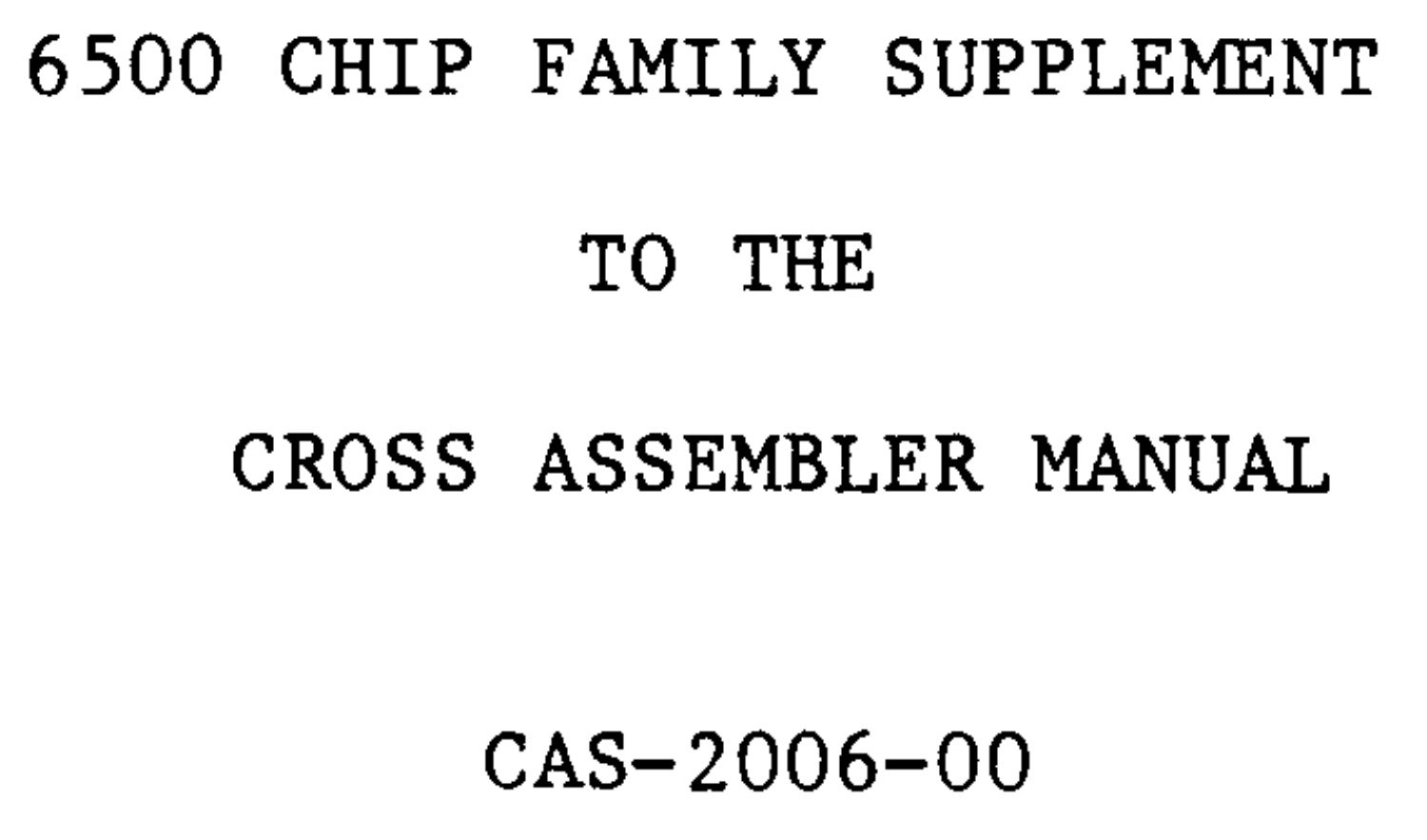# TABLE OF CONTENTS

| 6500 PERMANENT SYMBOL TABLE S-1          |  |
|------------------------------------------|--|
| CALLING THE 6500 CROSS ASSEMBLER S-9     |  |
| TERMINATING THE 6500 CROSS ASSEMBLER S-9 |  |
| SAMPLE 6500 ASSEMBLY LISTINGS S-9        |  |

# LIST OF TABLES

 $\mathcal{P}_{\mathcal{A}}$  .

S-1. 6500 INSTRUCTION SET SUMMARY............. S-2

~--. ----~ ---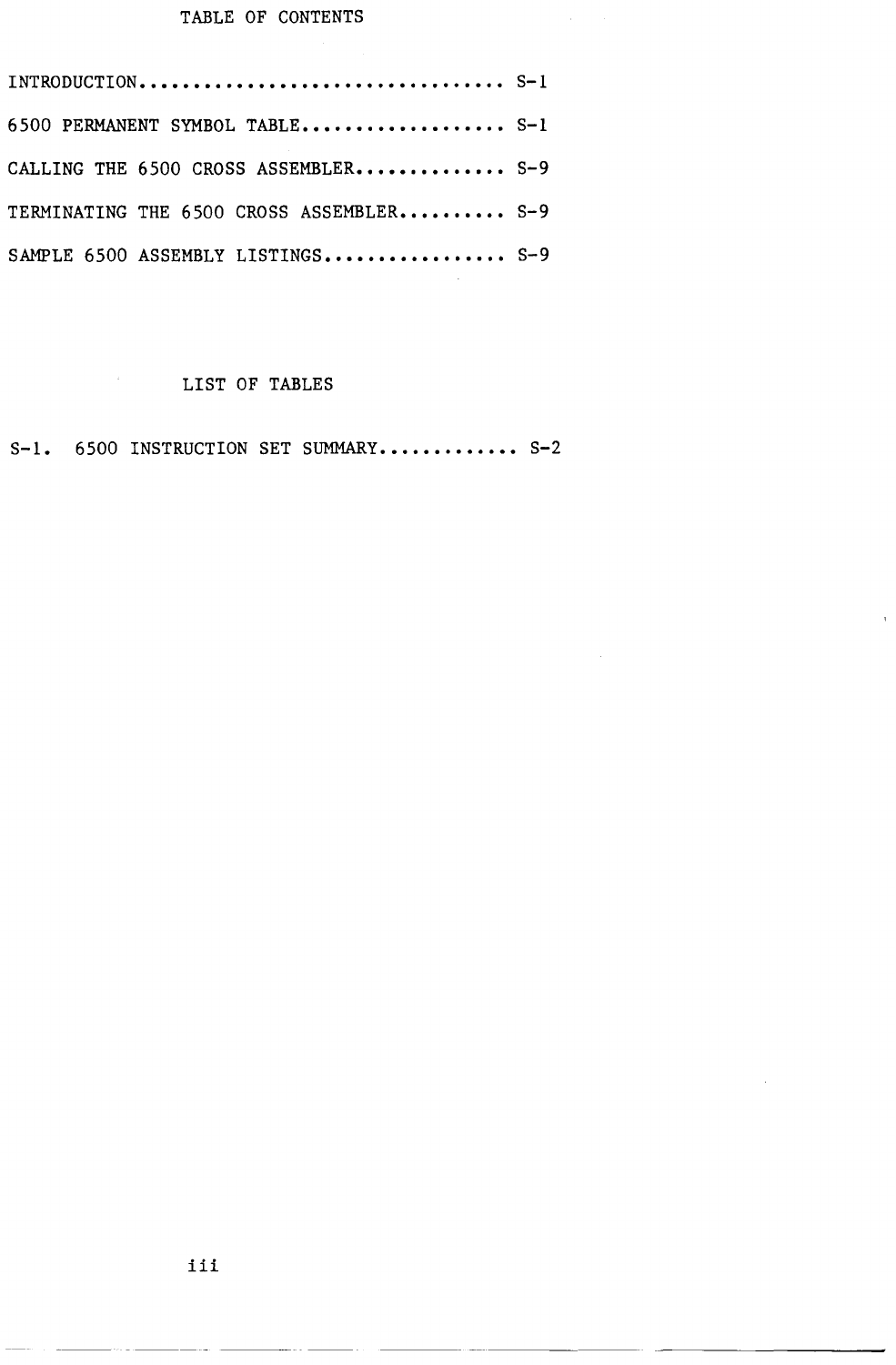This guide is a supplement to the Emulogic Relocatable Macro Cross Assembler Manual, providing specific assembler information for writing software programs to run on the 6500 microprocessor series. This supplement applies to the following chips:

| $*$ 6502 | * 6505   | * $6512$ |
|----------|----------|----------|
| $*$ 6503 | $*$ 6506 | $*$ 6513 |
| $* 6504$ | $*$ 6507 | $*$ 6515 |

This supplement includes:

- a summary of the 6500 instruction set,
- \* procedures for running the 6500 cross assembler, and
- \* sample 6500 cross assembler output listings

6500 PERMANENT SYMBOL TABLE

The following is a summary of the mnemonics for the operation (op) codes included in the 6500 series instruction set. They are stored in the Permanent Symbol Table and are automatically recognized by the Emulogic relocatable macro cross assembler. References to, and operations with the registers within the microprocessor are legal. For a detailed description of the 6500 op codes, refer to the Synertek SY6500/MCS6500 Microcomputer Family Programming Manual.

Instruction operands are represented herein as follows:

| Operand       | Meaning                            |
|---------------|------------------------------------|
|               |                                    |
| ii            | Immediate operand (byte)           |
| $\sim$ $\sim$ | 8-bit relative branch address      |
| aa            | 8-bit address variable (zero page) |
| aaaa          | 16-bit absolute address            |
| $\mathbf x$   | X index register                   |
| у             | Y index register                   |
| A             | Accumulator                        |

Programming Notes:

- (1) Address references in zero page must be predefined.
- (2) The use of complex forward references should be avoided as they may result in phase errors.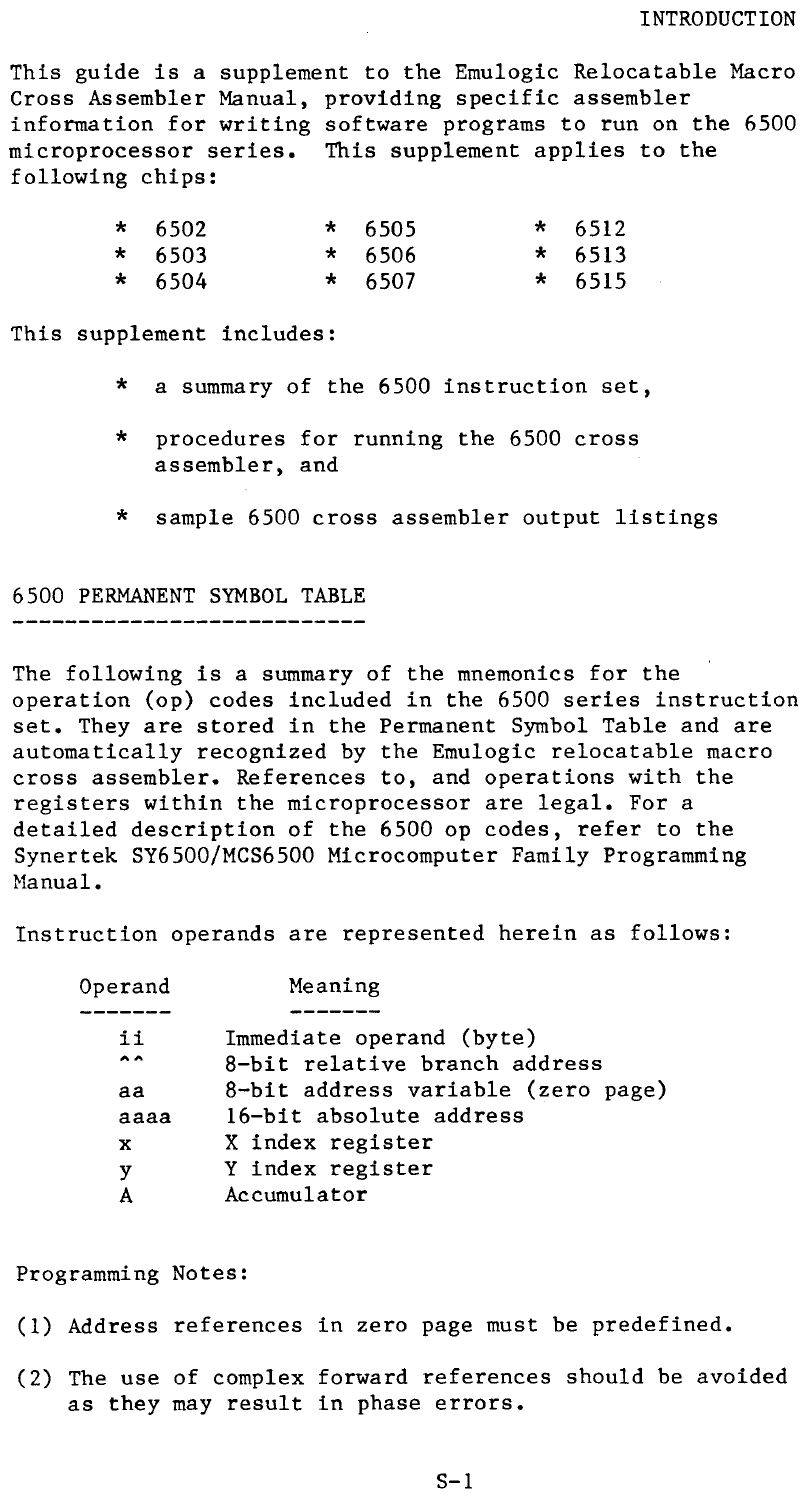# TABLE S-I. 6500 INSTRUCTION SET SUMMARY

 $\mathcal{L}_{\text{max}}$ 

|            | MNEMONIC OPERANDS | DESCRIPTION                                                |       | EXAMPLE      |
|------------|-------------------|------------------------------------------------------------|-------|--------------|
| ADC        | #ii               | Add immediate to accumulator ADC #20<br>with carry         |       |              |
| ADC        | aa                | Add memory to accumulator<br>with carry                    | ADC   | 3F           |
| ADC        | aaaa              | Add memory to accumulator<br>with carry                    |       | ADC OFFF     |
| ADC        | aa, x             | Add memory indexed to accumu- ADC 3, X<br>lator with carry |       |              |
| <b>ADC</b> | aaaa,x            | Add memory indexed to accumu-<br>lator with carry          |       | ADC TAG, X   |
| ADC        | aaaa, y           | Add memory indexed to accumu-<br>lator with carry          |       | $ADC$ 245, Y |
| <b>ADC</b> | (aa, x)           | Add memory indexed indirect<br>to accumulator with carry   |       | ADC $(4, X)$ |
| ADC        | $(aa)$ , y        | Add memory indirect indexed<br>to accumulator with carry   |       | ADC $(7), Y$ |
| AND        | #i                | AND immediate with accumulator                             | AND   | #125.        |
| AND        | aa                | AND memory with accumulator                                | AND   | 10           |
| AND        | aaaa              | AND memory with accumulator                                | AND   | 258.         |
| AND        | aa,x              | AND memory indexed with<br>accumulator                     | AND   | 5A, X        |
| AND        | aaaa,x            | AND memory indexed with<br>accumulator                     | AND   | $300.$ , X   |
| AND        | aaaa, y           | AND memory indexed with<br>accumulator                     | AND   | TAG, Y       |
| AND        | (aa, x)           | AND memory indexed indirect<br>with accumulator            | AND   | (0FE,X)      |
| AND        | $(aa)$ , y        | AND memory indirect indexed<br>with accumulator            | AND   | (25.), Y     |
| ASL        | A                 | Shift left accumulator one bit                             | ASL A |              |
| ASL        | aa                | Shift left memory one bit                                  | ASL   | 254.         |
| <b>ASL</b> | aaaa              | Shift left memory one bit                                  | ASL   | <b>TAG</b>   |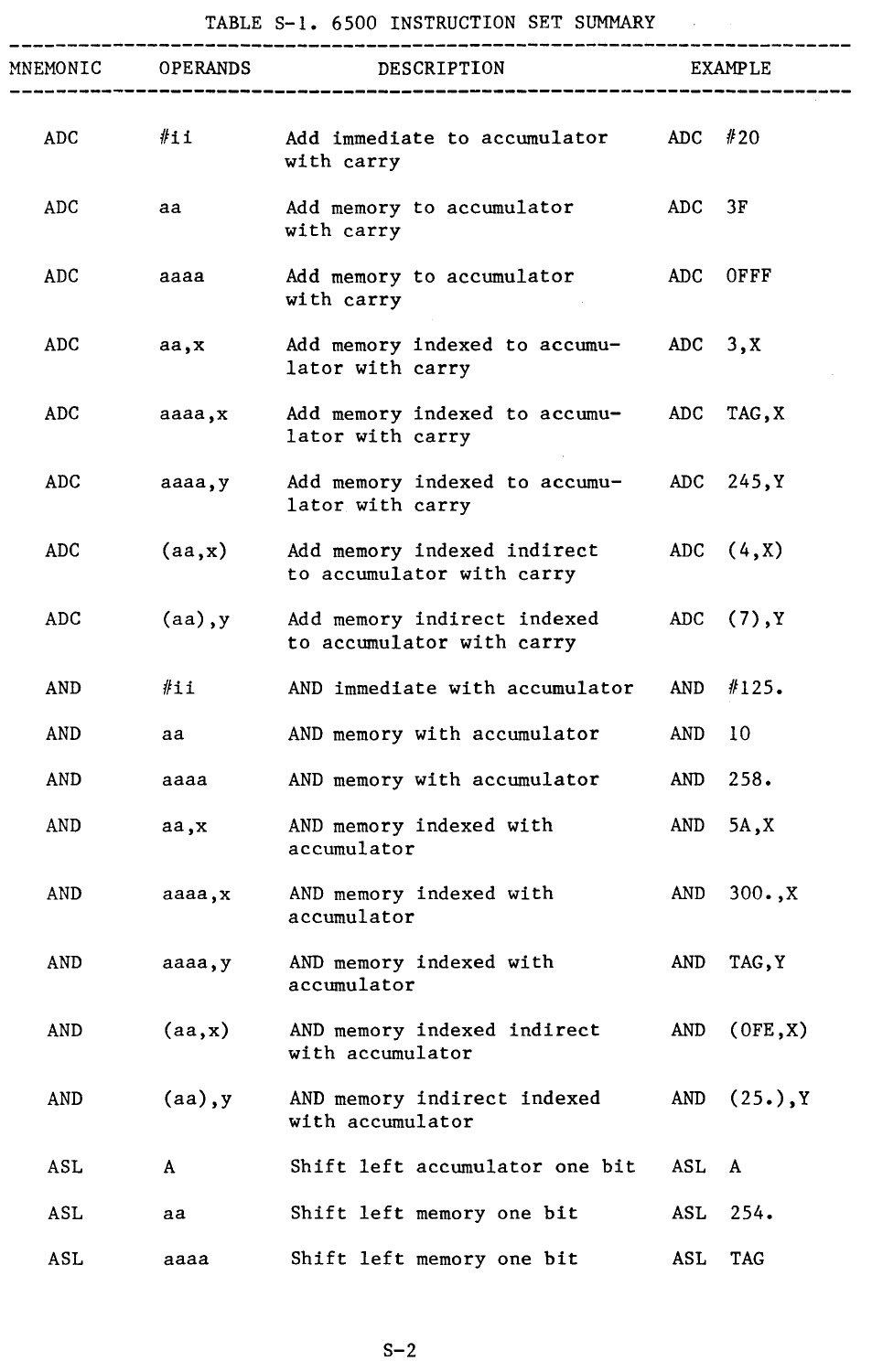|  |  |  | Table S-1. 6500 Instruction Set Summary (contd) |  |  |  |  |
|--|--|--|-------------------------------------------------|--|--|--|--|
|--|--|--|-------------------------------------------------|--|--|--|--|

|                |                 | Table S-1. 6500 Instruction Set Summary (contd) |                |                |
|----------------|-----------------|-------------------------------------------------|----------------|----------------|
| MNEMONIC       | <b>OPERANDS</b> | DESCRIPTION                                     |                | <b>EXAMPLE</b> |
| ASL            | a, x            | Shift left memory indexed one ASL 0A4, X<br>bit |                |                |
| ASL            | aaaa, x         | Shift left memory indexed one<br>bit            |                | ASL 1452, X    |
| <b>BCC</b>     | $\sim$ $\sim$   | Branch on carry clear                           | BCC 12         |                |
| <b>BCS</b>     | $\sim$ $\sim$   | Branch on carry set                             | BCS -          | <b>TAG</b>     |
| <b>BEQ</b>     | $\sim$ $\sim$   | Branch on result zero                           | BEQ            | 34.            |
| BIT            | aa              | Test bits in memory with<br>accumulator         |                | BIT OFF        |
| <b>BIT</b>     | aaaa            | Test bits in memory with<br>accumulator         |                | BIT 257.       |
| BMI            | $\sim$ $\sim$   | Branch on result minus                          | BMI            | 0A             |
| BNE            | $\sim$          | Branch on result not zero                       | BNE            | 123.           |
| <b>BPL</b>     | $\sim$ $\sim$   | Branch on result plus                           | BPL            | TAG1           |
| <b>BRK</b>     |                 | Force break                                     | BRK            |                |
| <b>BVC</b>     | $\sim$ $\sim$   | Branch on overflow clear                        | BVC            | 24             |
| <b>BVS</b>     | $\sim$ $\sim$   | Branch on overflow set                          | <b>BVS</b>     | 0AB            |
| <b>CLC</b>     |                 | Clear carry flag                                | <b>CLC</b>     |                |
| <b>CLD</b>     |                 | Clear decimal load                              | <b>CLD</b>     |                |
| <b>CLI</b>     |                 | Clear interrupt disable bit                     | <b>CLI</b>     |                |
| <b>CLV</b>     |                 | Clear overflow flag                             | <b>CLV</b>     |                |
| $\mathbf{CMP}$ | $\#$ ii         | Compare immediate to accumu-<br>lator           | $\text{CMP}$   | #250.          |
| $\mathbf{CMP}$ | aa              | Compare memory to accumulator                   | $\mathbf{CMP}$ | 86             |
| $\mathsf{CMP}$ | aaaa            | Compare memory to accumulator                   | $\mathbf{CMP}$ | 257.           |
| <b>CMP</b>     | aa,x            | Compare memory indexed to<br>accumulator        | $\mathbf{CMP}$ | 4, X           |
| $\mathsf{CMP}$ | aaaa, x         | Compare memory indexed to<br>accumulator        | $\mathbf{CMP}$ | OFFFF,X        |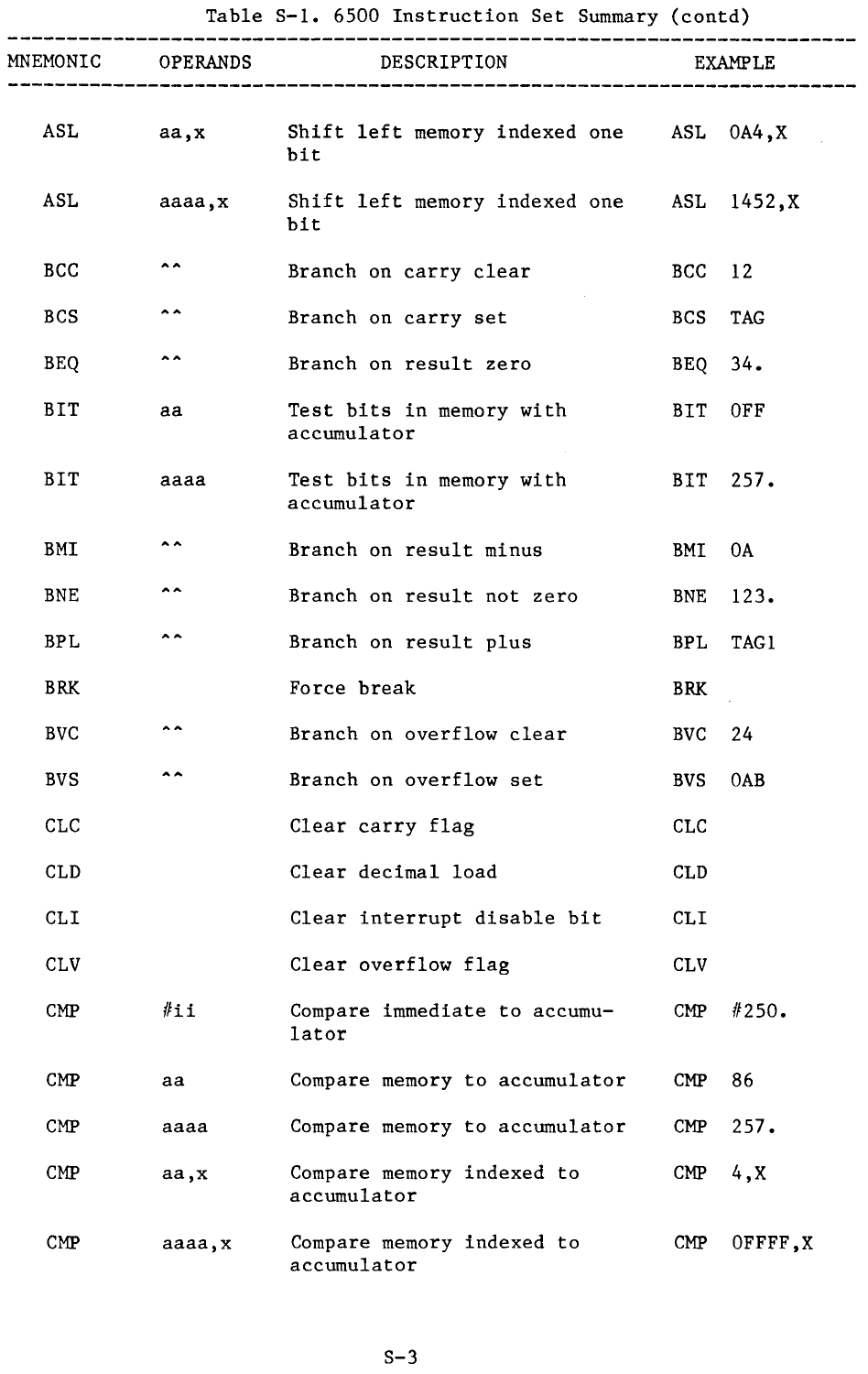|  | Table S-1. 6500 Instruction Set Summary (contd) |  |  |
|--|-------------------------------------------------|--|--|
|  |                                                 |  |  |

|                |                 | rable 5-1. 0000 filstruction set bummary (contu)  |                |                |
|----------------|-----------------|---------------------------------------------------|----------------|----------------|
| MNEMONIC       | <b>OPERANDS</b> | DESCRIPTION                                       |                | <b>EXAMPLE</b> |
| $\mathbf{CMP}$ | aaaa,y          | Compare memory indexed to<br>accumulator          | $\text{CMP}$   | TAG, Y         |
| $\mathsf{CMP}$ | (aa, x)         | Compare memory indexed<br>indirect to accumulator | $\mathbf{CMP}$ | (255, X)       |
| $\mathsf{CMP}$ | $(aa)$ , y      | Compare memory indirect<br>indexed to accumulator | $\mathbf{CMP}$ | (6F), Y        |
| CPX            | $\#$ ii         | Compare immediate and index X                     | CPX $#77$      |                |
| CPX            | aa              | Compare memory and index X                        | $CPX$ 45       |                |
| <b>CPX</b>     | aaaa            | Compare memory and index X                        | CPX 284        |                |
| CPY            | $\#$ ii         | Compare immediate and index Y                     | $CPY$ #2       |                |
| CPY            | aa              | Compare memory and index Y                        | $CPY$ 7F       |                |
| CPY            | aaaa            | Compare memory and index Y                        |                | CPY OFFA       |
| <b>DEC</b>     | aa              | Decrement memory by one                           | DEC            | 80             |
| DEC            | aaaa            | Decrement memory by one                           | DEC TAG        |                |
| <b>DEC</b>     | aa, x           | Decrement memory indexed by<br>one                |                | DEC $7F, X$    |
| <b>DEC</b>     | aaaa, x         | Decrement memory indexed by<br>one                | DEC            | 3FA, X         |
| <b>DEX</b>     |                 | Decrement index X by one                          | <b>DEX</b>     |                |
| DEY            |                 | Decrement index Y by one                          | DEY            |                |
| EOR            | $\#$ ii         | Exclusive OR immediate with<br>accumulator        | EOR            | #9             |
| EOR            | aa              | Exclusive OR memory with<br>accumulator           | EOR            | 0F7            |
| EOR            | aaaa            | Exclusive OR memory with<br>accumulator           | EOR.           | 100            |
| EOR.           | aa, x           | Exclusive OR memory indexed<br>with accumulator   |                | EOR $25, x$    |
| EOR.           | aaaa, x         | Exclusive OR memory indexed<br>with accumulator   | EOR            | TAG, X         |
| EOR            | aaaa, y         | Exclusive OR memory indexed<br>with accumulator   | EOR            | 200, Y         |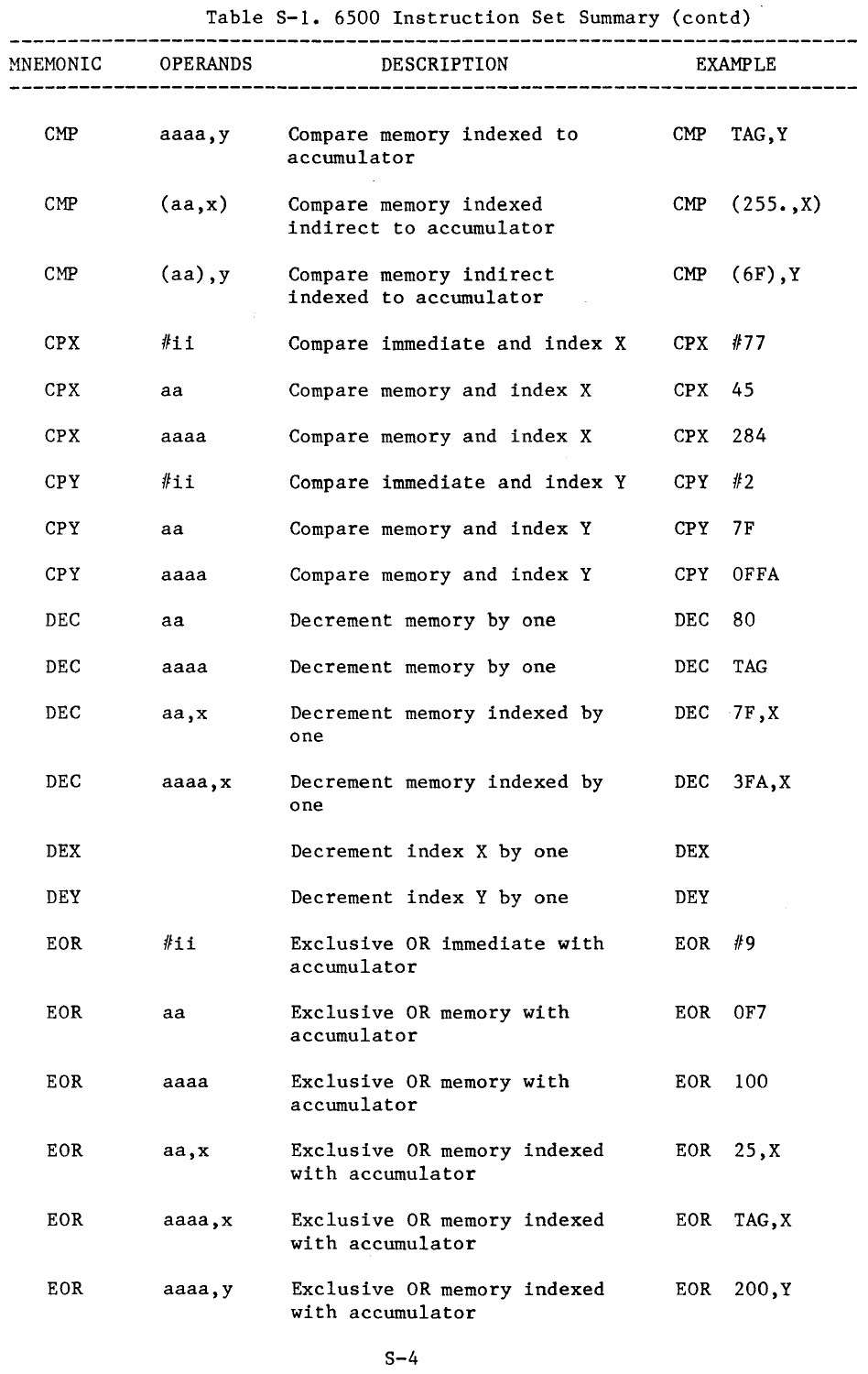| Table S-1. 6500 Instruction Set Summary (contd) |  |  |
|-------------------------------------------------|--|--|
|-------------------------------------------------|--|--|

|            |            | MNEMONIC OPERANDS DESCRIPTION                            |            | EXAMPLE        |
|------------|------------|----------------------------------------------------------|------------|----------------|
| EOR        | (aa, x)    | Exclusive OR memory indexed<br>indirect with accumulator |            | EOR $(5, x)$   |
| EOR        | $(aa)$ , y | Exclusive OR memory indirect<br>indexed with accumulator | EOR        | $(OFF)$ , Y    |
| <b>INC</b> | aa         | Increment memory by one                                  | INC        | 88             |
| INC        | aaaa       | Increment memory by one                                  | <b>INC</b> | 986            |
| <b>INC</b> | aa, x      | Increment memory indexed by one                          | INC        | 35, X          |
| INC        | aaaa, x    | Increment memory indexed by one                          | INC        | 458,X          |
| INX        |            | Increment index X by one                                 | <b>INX</b> |                |
| INY        |            | Increment index Y by one                                 | <b>INY</b> |                |
| JMP        | aaaa       | Jump to new location                                     | JMP        | 6              |
| JMP        | (aaaa)     | Jump to new location indirect                            | JMP        | (TAG)          |
| JSR        | aaaa       | Jump to new location saving<br>return address            | JSR        | 101            |
| LDA        | $\#$ ii    | Load accumulator with immediate                          |            | LDA $#55$      |
| LDA        | aa         | Load accumulator with memory                             | LDA        | 99             |
| LDA        | aaaa       | Load accumulator with memory                             | LDA        | 105            |
| LDA        | aa, x      | Load accumulator with memory<br>indexed                  | LDA        | OFF, X         |
| LDA        | aaaa, x    | Load accumulator with memory<br>indexed                  | LDA        | TAG, X         |
| LDA        | aaaa, y    | Load accumulator with memory<br>indexed                  | LDA        | 3FF, Y         |
| LDA        | (aa,x)     | Load accumulator with memory<br>indexed indirect         | LDA        | (ODD,X)        |
| LDA        | $(aa)$ , y | Load accumulator with memory<br>indirect indexed         |            | LDA $(55)$ , Y |
| <b>LDX</b> | #11        | Load index X with immediate data                         | LDX        | #123.          |
| LDX        | aa         | Load index X with memory                                 | LDX.       | 255.           |
| LDX        | aaaa       | Load index X with memory                                 | LDX        | 100            |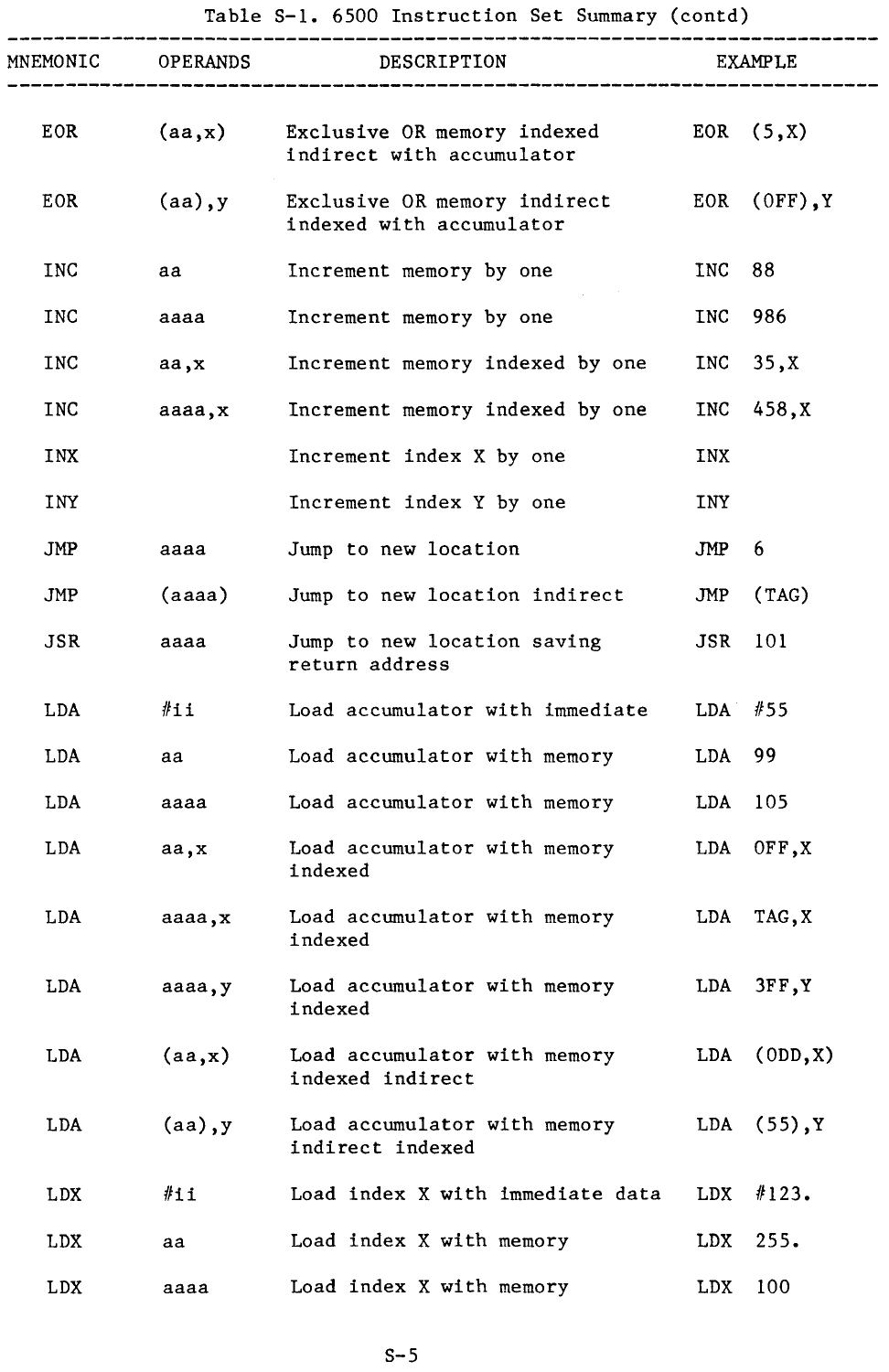|            |                 | Table S-1. 6500 Instruction Set Summary (contd) |                      |
|------------|-----------------|-------------------------------------------------|----------------------|
| MNEMONIC   | <b>OPERANDS</b> | DESCRIPTION                                     | <b>EXAMPLE</b>       |
| <b>LDX</b> | aa,y            | Load index X with memory indexed                | LDX<br>0AB, Y        |
| LDX        | aaaa, y         | Load index X with memory indexed                | <b>LDX</b><br>105, Y |
| LDY        | $\#$ ii         | Load index Y with immediate data                | #34<br>LDY           |
| <b>LDY</b> | aa              | Load index Y with memory                        | LDY<br>0FA           |
| LDY.       | aaaa            | Load index Y with memory                        | 555<br>LDY           |
| LDY        | aa,x            | Load index Y with memory indexed                | LDY<br>2, x          |
| LDY        | aaaa, x         | Load index Y with memory indexed                | <b>LDY</b><br>4F5, X |
| LSR        | A               | Shift right accumulator one bit                 | LSR<br>A             |
| LSR        | aa              | Shift right memory one bit                      | LSR<br>55            |
| LSR        | aaaa            | Shift right memory one bit                      | LSR<br>375           |
| LSR        | aa,x            | Shift right memory indexed one<br>bit           | LSR<br>41, x         |
| LSR        | aaaa, x         | Shift right memory indexed one<br>bit           | LSR<br>TAG, X        |
| <b>NOP</b> |                 | No operation                                    | NOP                  |
| 0RA        | $\#$ ii         | OR immediate with accumulator                   | #154.<br>0RA         |
| 0RA        | aa              | OR memory with accumulator                      | <b>ORA</b><br>0F1    |
| 0RA        | aaaa            | OR memory with accumulator                      | ORA<br>TAG1          |
| <b>ORA</b> | aa,x            | OR memory indexed with accu-<br>mulator         | 56, X<br>ORA         |
| 0RA        | aaaa, x         | OR memory indexed with accu-<br>mulator         | ORA 678, X           |
| 0RA        | aaaa, y         | OR memory indexed with accu-<br>mulator         | ORA 34, Y            |
| 0RA        | (aa,x)          | OR memory indexed indirect with<br>accumulator  | ORA (45, X)          |
| 0RA        | (aa), y         | OR memory indirect indexed with<br>accumulator  | ORA<br>(77), Y       |
| PHA        |                 | Push accumulator on stack                       | <b>PHA</b>           |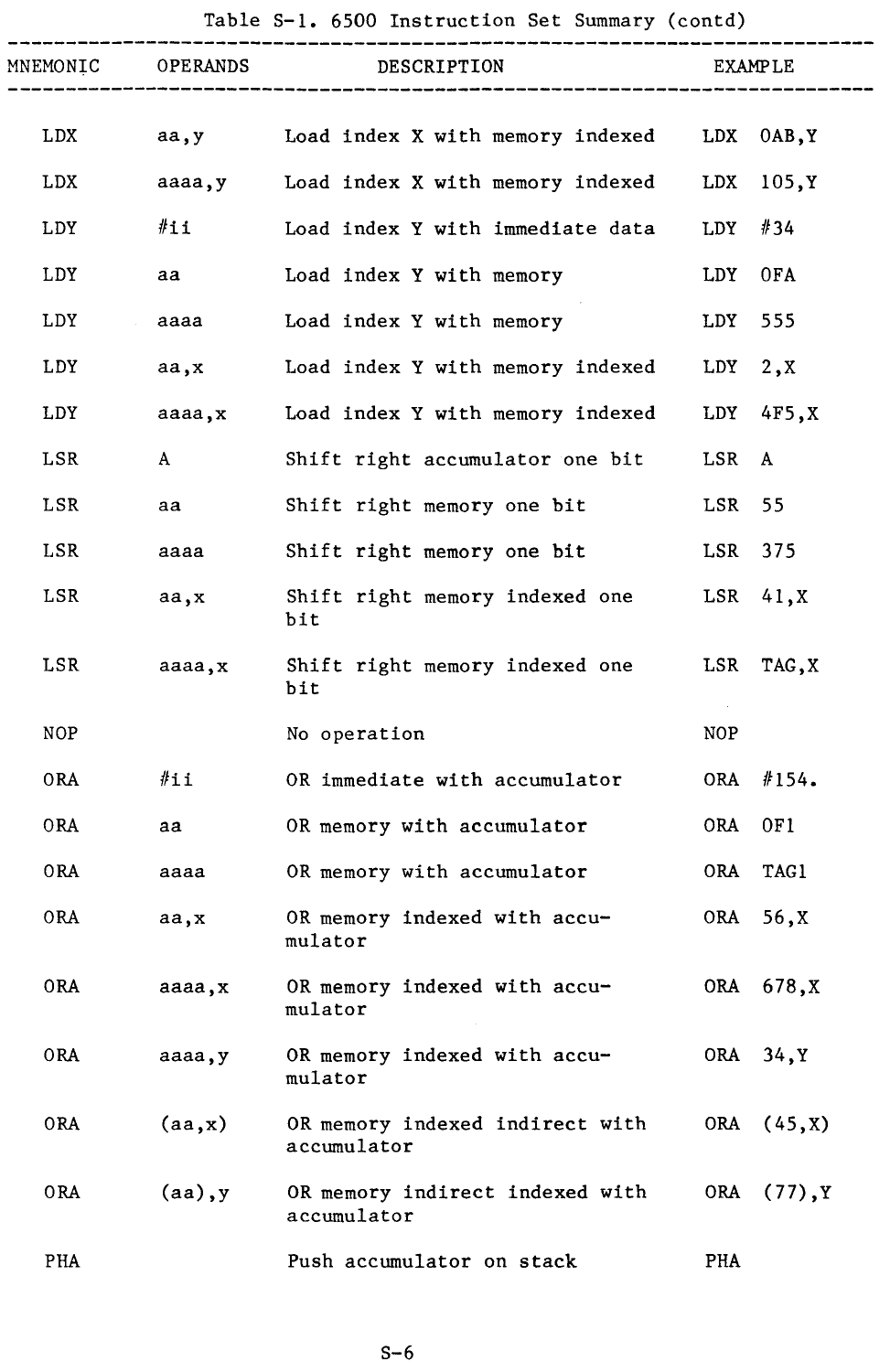| MNEMONIC   | <b>OPERANDS</b> | DESCRIPTION                                                      |            | <b>EXAMPLE</b> |
|------------|-----------------|------------------------------------------------------------------|------------|----------------|
| PHP        |                 | Push processor status on stack                                   | PHP        |                |
| <b>PLA</b> |                 | Pull accumulator from stack                                      | <b>PLA</b> |                |
| PLP        |                 | Pull processor status from stack                                 | PLP        |                |
| <b>ROL</b> | A               | Rotate left accumulator one bit                                  | <b>ROL</b> | $\mathbf{A}$   |
| <b>ROL</b> | aa              | Rotate left memory one bit                                       | <b>ROL</b> | 23             |
| <b>ROL</b> | aaaa            | Rotate left memory one bit                                       | <b>ROL</b> | OFFF           |
| <b>ROL</b> | aa, x           | Rotate left memory indexed one bit                               | ROL        | 34, X          |
| ROL        | aaaa, x         | Rotate left memory indexed one bit                               | <b>ROL</b> | TAG, X         |
| <b>ROR</b> | $\mathbf{A}$    | Rotate right accumulator one bit                                 | <b>ROR</b> | $\mathbf{A}$   |
| <b>ROR</b> | aa              | Rotate right memory one bit                                      | <b>ROR</b> | 63             |
| <b>ROR</b> | aaaa            | Rotate right memory one bit                                      | <b>ROR</b> | 1627           |
| <b>ROR</b> | aa, x           | Rotate right memory indexed one bit                              | ROR        | 3, x           |
| <b>ROR</b> | aaaa, x         | Rotate right memory indexed one bit                              | ROR.       | 0CA4, X        |
| RTI        |                 | Return from interrupt                                            | <b>RTI</b> |                |
| <b>RTS</b> |                 | Return from subroutine                                           | <b>RTS</b> |                |
| <b>SBC</b> | $\#\mathtt{i}$  | Subtract immediate from accumulator<br>with borrow               | <b>SBC</b> | #OFF           |
| <b>SBC</b> | aa              | Subtract memory from accumulator<br>with borrow                  | SBC 65.    |                |
| <b>SBC</b> | aaaa            | Subtract memory from accumulator<br>with borrow                  | <b>SBC</b> | 250            |
| <b>SBC</b> | aa, x           | Subtract memory indexed from<br>accumulator with borrow          | <b>SBC</b> | OED, X         |
| <b>SBC</b> | aaaa, x         | Subtract memory indexed from<br>accumulator with borrow          | <b>SBC</b> | 1000, X        |
| <b>SBC</b> | aaaa, y         | Subtract memory indexed from<br>accumulator with borrow          | <b>SBC</b> | 8219, Y        |
| <b>SBC</b> | (aa, x)         | Subtract memory indexed indirect<br>from accumulator with borrow | <b>SBC</b> | (88, X)        |

# Table S-l. 6500 Instruction Set Summary (contd)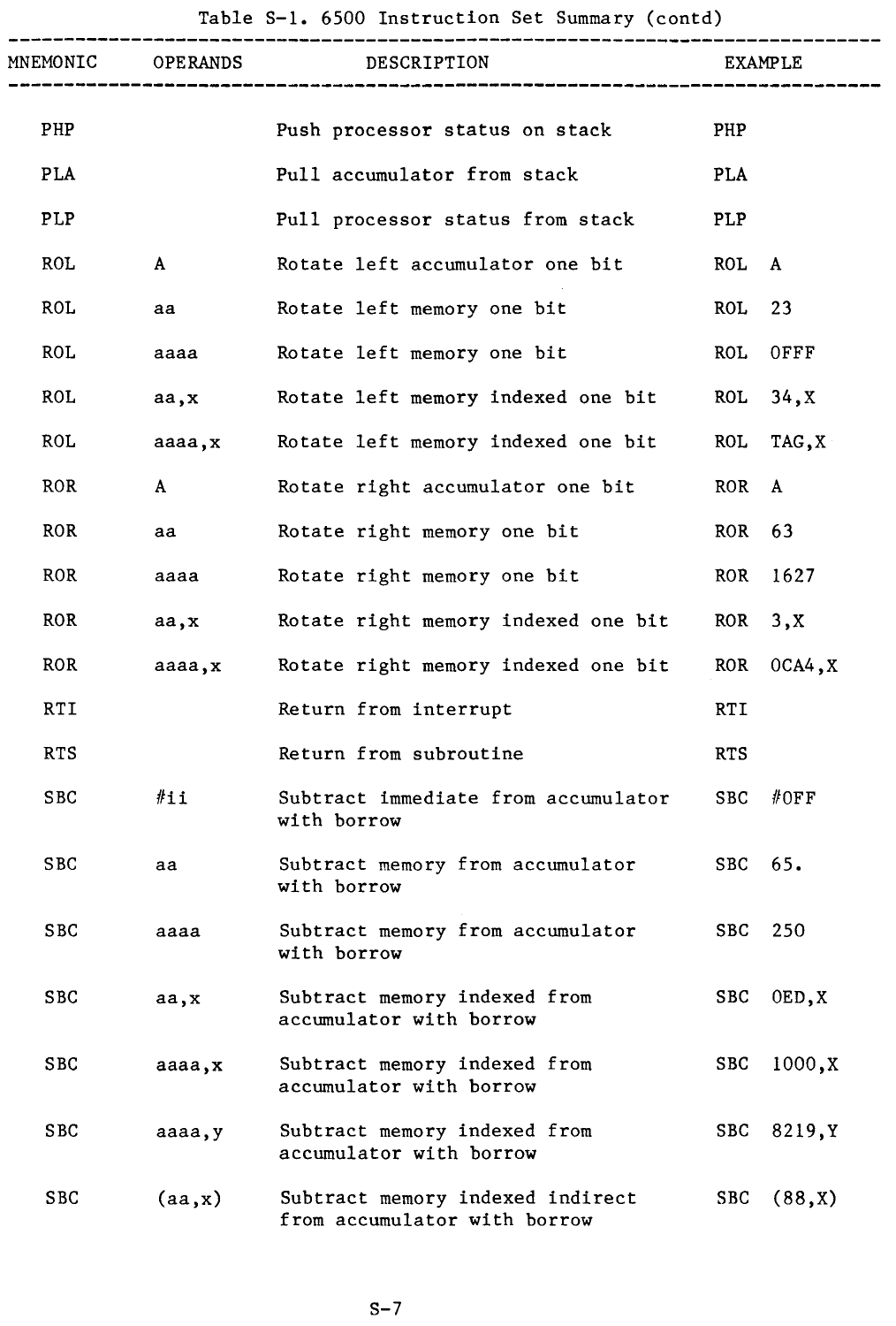| MNEMONIC   | <b>OPERANDS</b> | DESCRIPTION                                                      | <b>EXAMPLE</b>   |                |  |
|------------|-----------------|------------------------------------------------------------------|------------------|----------------|--|
| <b>SBC</b> | $(aa)$ , y      | Subtract memory indirect indexed<br>from accumulator with borrow | <b>SBC</b>       | $(0DC)$ , Y    |  |
| <b>SEC</b> |                 | Set carry flag                                                   | <b>SEC</b>       |                |  |
| SED        |                 | Set decimal mode                                                 | <b>SED</b>       |                |  |
| SEI        |                 | Set interrupt disable status                                     | SEI              |                |  |
| <b>STA</b> | aa              | Store accumulator in memory                                      | STA <sub>2</sub> |                |  |
| <b>STA</b> | aaaa            | Store accumulator in memory                                      |                  | STA 258.       |  |
| STA        | aa,x            | Store accumulator in memory indexed                              |                  | STA OBA, X     |  |
| <b>STA</b> | aaaa, x         | Store accumulator in memory indexed                              | STA              | TAG, X         |  |
| <b>STA</b> | aaaa, y         | Store accumulator in memory indexed                              |                  | STA 56, Y      |  |
| STA        | (aa,x)          | Store accumulator in memory indexed<br>indirect                  | STA              | (65, X)        |  |
| <b>STA</b> | (aa), y         | Store accumulator in memory<br>indirect indexed                  |                  | STA $(52)$ , Y |  |
| <b>STX</b> | aa              | Store index X in memory                                          | <b>STX</b>       | 0FF            |  |
| <b>STX</b> | aaaa            | Store index X in memory                                          | <b>STX</b>       | <b>TAG1</b>    |  |
| STX        | aa, y           | Store index X in memory indexed                                  | <b>STX</b>       | 79, Y          |  |
| <b>STY</b> | aa              | Store index Y in memory                                          | <b>STY</b>       | 45             |  |
| STY        | aaaa            | Store index Y in memory                                          |                  | STY 376        |  |
| <b>STY</b> | aa, x           | Store index Y in memory indexed                                  | <b>STY</b>       | $123.$ , X     |  |
| <b>TAX</b> |                 | Transfer accumulator to index X                                  | <b>TAX</b>       |                |  |
| TAY        |                 | Transfer accumulator to index Y                                  | TAY              |                |  |
| <b>TSX</b> |                 | Transfer stack pointer to index X                                | <b>TSX</b>       |                |  |
| <b>TXA</b> |                 | Transfer index X to accumulator                                  | <b>TXA</b>       |                |  |
| <b>TXS</b> |                 | Transfer index X to stack pointer                                | <b>TXS</b>       |                |  |
| TYA        |                 | Transfer index Y to accumulator                                  | TYA              |                |  |

Table S-l. 6500 Instruction Set Summary (contd)

-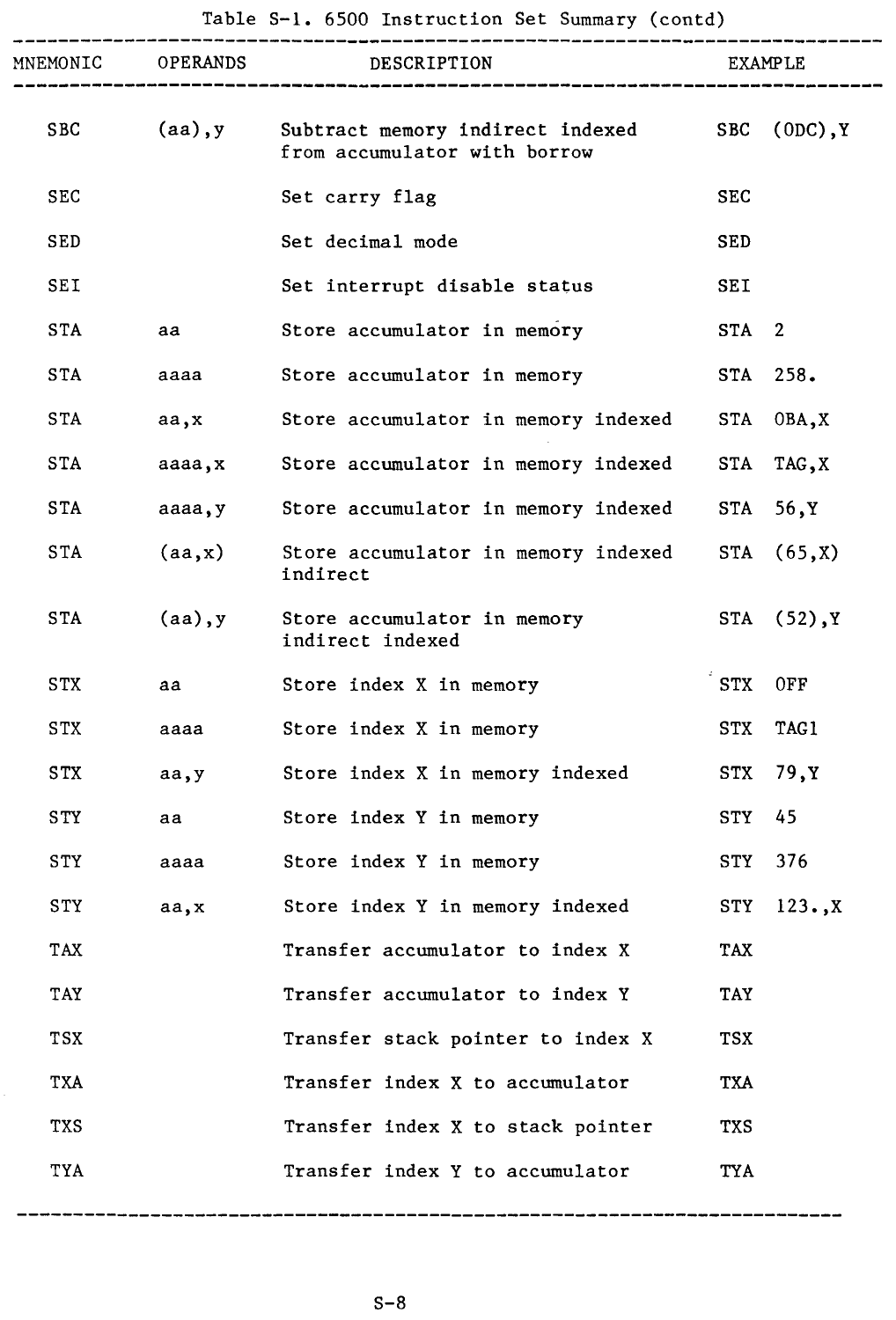CALLING THE 6500 CROSS ASSEMBLER

To call the 6500 cross assembler from the system device, enter the following command in response to the RT-ll keyboard monitor prompt:

.RUN X6500 CR

When the cross assembler responds with an asterisk  $(*)$ , it is ready to accept command string input and to perform an assembly.

TERMINATING THE 6500 CROSS ASSEMBLER

If you have typed

.RUN X6500 CR

and received the asterisk prompt but have not yet entered the command string, you can terminate 6500 cross assembler control and return to the keyboard monitor by typing

 $\overline{c}$ 

If you have completed command string input and started an assembly, you can halt the assembly process at any time by typing

 $\sim$  c $\sim$  c

This returns control to the RT-ll keyboard monitor, and a system monitor prompt (.) will appear on the terminal screen.

SAMPLE 6500 ASSEMBLY LISTINGS

The remainder of this supplement consists of sample output listings from the 6500 cross assembler.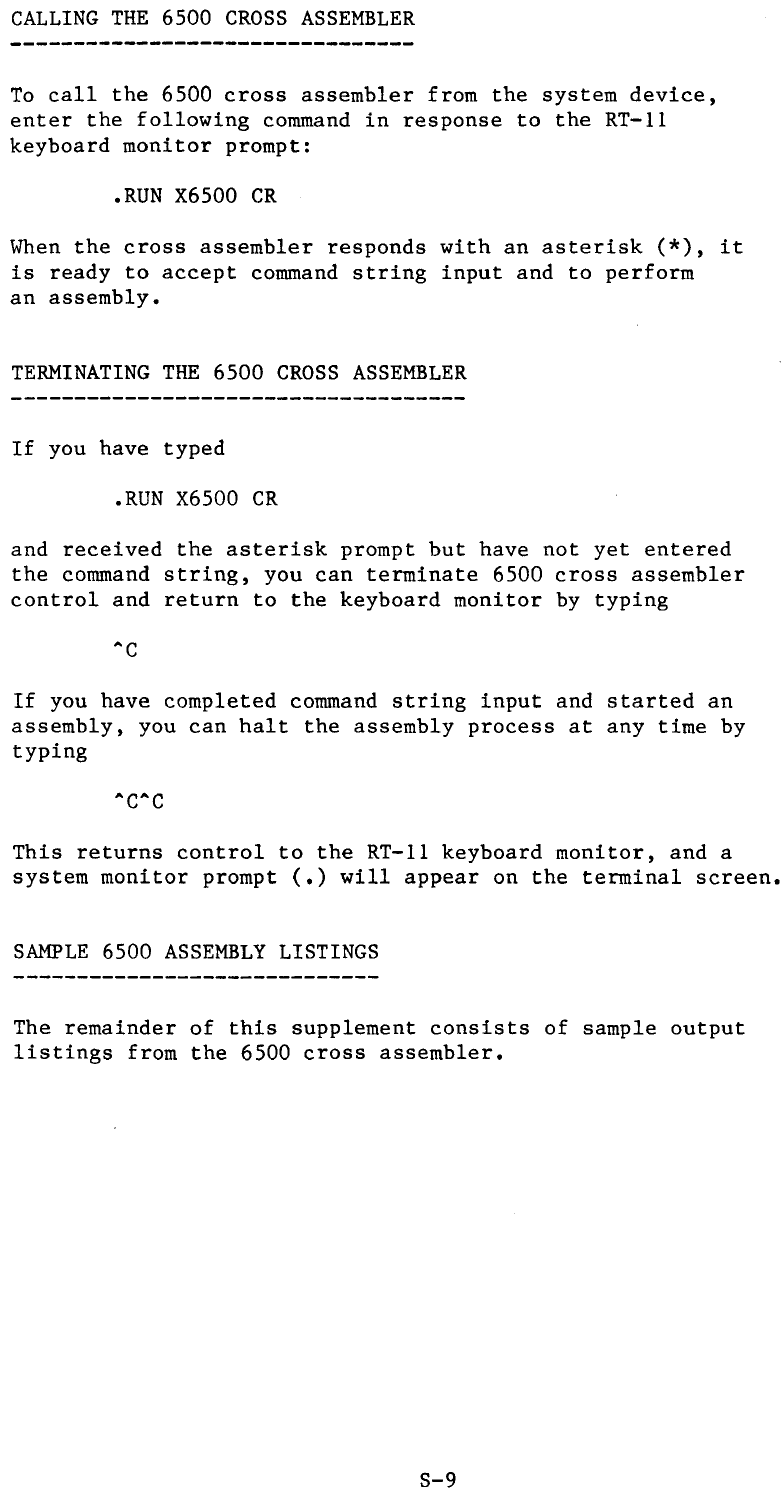| 1                            |              | 0010           |                |     |         | .RADIX                   | -16                    |                                 |  |  |
|------------------------------|--------------|----------------|----------------|-----|---------|--------------------------|------------------------|---------------------------------|--|--|
| $\overline{2}$               | 0000         |                |                |     |         | .ASECT                   |                        |                                 |  |  |
| $\overline{\mathbf{3}}$<br>4 |              |                |                |     | ţ       |                          |                        |                                 |  |  |
| 5                            |              |                |                |     | ţ       |                          |                        | DIRECT ASSIGNMENT OF LABELS     |  |  |
| 6                            |              | 0032           |                |     | ĵ       |                          |                        |                                 |  |  |
| $\overline{\mathcal{L}}$     |              | 003B           |                |     |         | $PC=32$                  |                        |                                 |  |  |
| 8                            |              | EC18           |                |     |         | SEMI=3B                  |                        |                                 |  |  |
| 9                            |              | <b>EA84</b>    |                |     |         | DE1=OEC18                |                        |                                 |  |  |
| 10                           |              | EB9E           |                |     |         | PACK=0EA84               |                        |                                 |  |  |
| 11                           |              | ERAC           |                |     |         | PHXY=0EB9E               |                        |                                 |  |  |
| 12                           |              | F2E1           |                |     |         | PLXY=0EBAC               |                        |                                 |  |  |
| 13                           |              | F321           |                |     |         | COL0=0F2E1               |                        |                                 |  |  |
| 14                           |              | F361           |                |     |         | COL1=0F321               |                        |                                 |  |  |
| 15                           |              | F3A1           |                |     |         | COL2=0F361<br>COL3=0F3A1 |                        |                                 |  |  |
| 16                           |              | F3E1           |                |     |         | COL4=0F3E1               |                        |                                 |  |  |
| 17                           |              | A808           |                |     |         | T2L=0A808                |                        |                                 |  |  |
| 18                           |              | 000C           |                |     |         | NOTON=OC                 |                        |                                 |  |  |
| 19                           |              | 000E           |                |     |         | NOTOFF=0E                |                        |                                 |  |  |
| 20                           |              | A000           |                |     |         | DRB=0A000                |                        |                                 |  |  |
| 21                           |              | A001           |                |     |         | DRA=0A001                |                        |                                 |  |  |
| 22                           |              | A002           |                |     |         | DDRB=0A002               |                        |                                 |  |  |
| 23                           |              | A003           |                |     |         | DDRA=0A003               |                        |                                 |  |  |
| 24                           |              | A004           |                |     |         | T1L=0A004                |                        |                                 |  |  |
| 25                           |              | A005           |                |     |         | T1CH=0A005               |                        |                                 |  |  |
| 26                           |              | A007           |                |     |         | T1H=0A007                |                        |                                 |  |  |
| 27                           |              | A00B           |                |     |         | ACR=0A00B                |                        |                                 |  |  |
| 28                           |              | A00C           |                |     |         | PCR=0A00C                |                        |                                 |  |  |
| 29                           |              | A00D           |                |     |         | IFR=0A00D                |                        |                                 |  |  |
| 30                           |              | 0190           |                |     |         | 190                      |                        |                                 |  |  |
| 31                           | 0190         | 00             |                |     |         | SAVA:                    | <b>BYTE</b>            |                                 |  |  |
| 32                           | 0191         | 00             |                |     |         | EQFL:                    | .BYTE                  |                                 |  |  |
| 33                           | 0192         | 00             |                |     |         | <b>CRFL!</b>             | .BYTE                  |                                 |  |  |
| 34                           | 0193         | 00             |                |     |         | PBPTR:                   | .BYTE                  |                                 |  |  |
| 35                           | 0194         | 00             |                |     |         | <b>PBUF:</b>             | .BYTE                  |                                 |  |  |
| 36                           |              | 0200           |                |     |         | 200                      |                        |                                 |  |  |
| 37                           |              |                |                |     | ĵ       |                          |                        |                                 |  |  |
| 38                           |              |                |                |     | ŷ.      |                          | ENTRY & INITIALIZATION |                                 |  |  |
| 39                           |              |                |                |     | ĵ       |                          |                        |                                 |  |  |
| 40                           | 0200         | 08             |                |     | PRINT:  | <b>FHP</b>               |                        | <b>FSAVE PROCESSOR STATUS</b>   |  |  |
| 41                           | 0201         | 78             |                |     |         | <b>SET</b>               |                        | FDISABLE INTERRUPT DURING PRINT |  |  |
| 42                           | 0202         | Α9             | œ              |     |         | LDA                      | $*$ 000                |                                 |  |  |
| 43                           | 0204         | 80             | 04             | А0  |         | <b>STA</b>               | TIL.                   |                                 |  |  |
| 44                           | 0207         | Α9             | 0 <sup>c</sup> |     |         | LDA                      | #MOTON                 |                                 |  |  |
| 45                           | 0209         | 80             | OC.            | А0  |         | <b>STA</b>               | PCR                    | FSTART MOTOR                    |  |  |
| 46                           | 020C         | 20             | 00             |     | A0 PR1: | BIT                      | DRB                    | FTEST LIMIT SWITCHES            |  |  |
| 47                           | 020F         | 50             | 53             |     |         | <b>BVC</b>               | <b>RMAR</b>            |                                 |  |  |
| 49                           | 0211         | 30             | F9             |     |         | <b>BMI</b>               | PR1                    |                                 |  |  |
| 49                           |              |                |                |     | î.      |                          |                        |                                 |  |  |
| 50                           |              |                |                |     | ţ.      |                          | LEFT TO RIGHT PRINT    |                                 |  |  |
| 51                           |              |                |                |     | ţ       |                          |                        |                                 |  |  |
| 52                           | 0213         | 20             | CF             | 02  | LMAR:   | JSR                      |                        | DEBDEL #DEBOUNCE DELAY          |  |  |
| 53<br>54                     | 0216         | A0             | 00             |     |         | LDY                      | $\ddagger 0$           |                                 |  |  |
|                              | 0218         | 2 <sub>C</sub> | 00             | AO. | LM1:    | BIT                      | DRB                    |                                 |  |  |
| 55<br>56                     | 021B         | 10             | FB             |     |         | <b>BPL</b>               | LM1                    | FWAIT TO CLEAR MARGIN           |  |  |
| 57                           | 021D<br>021F | А9             | 01             |     |         | LDA                      | ŧ1                     |                                 |  |  |
|                              |              | 80             | 05             | A0  |         | <b>STA</b>               | T1CH                   | <b>FSTART DOT RIMER(200)</b>    |  |  |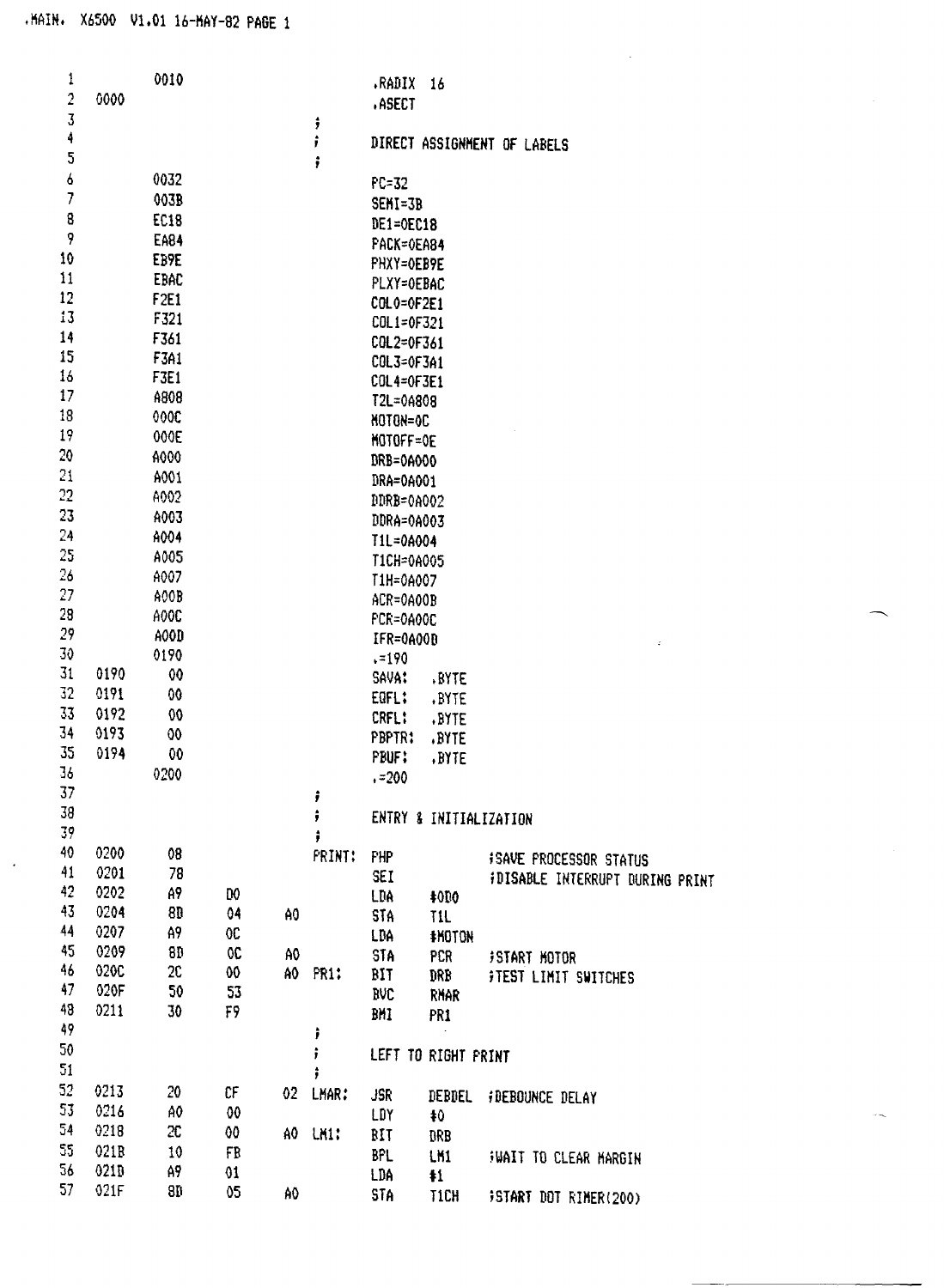| 58  | 0222 | 89       | 94             |    | 01 LM2:       | LBA        |                     | PBUF,Y #LOAD WITH CHARACTER               |
|-----|------|----------|----------------|----|---------------|------------|---------------------|-------------------------------------------|
| 59  | 0225 | 29       | JF             |    |               | and        | #3F                 |                                           |
| 60  | 0227 | AA       |                |    |               | TAX        |                     |                                           |
| 61  | 0228 | А9       | 20             |    |               | LDA        | #20                 |                                           |
| 62  | 022A | 99       | 94             | 01 |               | <b>STA</b> | PBUF, Y             | FREPLACE WITH BLANK                       |
| 63  | 0220 | BD       | E1             | F2 |               | <b>LDA</b> | C0L0, X             |                                           |
| 64  | 0230 | 20       | A6             | 02 |               | <b>JSR</b> | <b>OUTDOT</b>       | FOUTPUT COLUMN O                          |
| 65  | 0233 | BD       | 21             | F3 |               | LDA        | COL1, X             |                                           |
| 66  | 0236 | 20       | A6             | 02 |               | JSR        | OUTDOT              | FOUTPUT COLUMN 1                          |
| 67  | 0239 | BD       | 61             | F3 |               | LDA        | COL2, X             |                                           |
| 68  | 023C | 20       | Α6             | 02 |               | <b>JSR</b> | OUTDOT              | FOUTPUT COLUMN 2                          |
| 69  | 023F | BD       | A1             | F3 |               | LDA        | COL3, X             |                                           |
| 70  | 0242 | 20       | A6             | 02 |               | <b>JSR</b> | OUTDOT              | FOUTPUT COLUMN 3                          |
| 71  | 0245 | BD       | E1             | F3 |               | LDA        | COL4, X             |                                           |
| 72  | 0248 | 20       | A6             | 02 |               | <b>JSR</b> | OUTDOT              | <b>FOUTPUT COLUMN 4</b>                   |
| 73  | 024B | Α9       | 00             |    |               | LDA        | #0                  | <b>FINSERT 1 SPACE BETWEEN CHARACTERS</b> |
| 74  | 0240 | 20       | Λ6             | 02 |               | <b>JSR</b> | <b>OUTDOT</b>       |                                           |
| 75  | 0250 | C8       |                |    |               | INY        |                     |                                           |
| 76  | 0251 | CO.      | 48             |    |               | CPY.       | 172.                | FEND OF LINE?                             |
| 77  | 0253 | 90       | CD             |    |               | BCC        | LM <sub>2</sub>     |                                           |
| 78  |      |          |                |    | t             |            |                     | FIF NOT, GET MORE CHARACTERS              |
| 79  |      |          |                |    | ţ             |            | EXIT ROUTINE        |                                           |
| 80  |      |          |                |    | ţ             |            |                     |                                           |
| 81  | 0255 | А9       | FF.<br>$\sim$  |    | <b>PRXIT:</b> | LDA        |                     |                                           |
| 82  | 0257 | 80       | 08             | Α8 |               | <b>STA</b> | $+0FF$              |                                           |
| 83  | 025A | 20       | 18             | EC |               | JSR        | T <sub>2L</sub>     |                                           |
| 84  | 025D | А9       | 0E             |    |               |            | DE1                 |                                           |
| 85  | 025F | 8D       | 0 <sup>C</sup> |    |               | LDA        | <b>INOTOFF</b>      |                                           |
| 86  | 0262 | 28       |                | A0 |               | STA        | PCR                 | FMOTOR OFF                                |
| 87  | 0263 | 60       |                |    |               | PLP.       |                     | FRESTORE PROCESSOR STATUS                 |
| 88  |      |          |                |    |               | <b>RTS</b> |                     |                                           |
| 89  |      |          |                |    | i             |            |                     |                                           |
| 90  |      |          |                |    | ţ             |            | RIGHT TO LEFT PRINT |                                           |
| 91  | 0264 | 20       | CF             |    | ĵ             |            |                     |                                           |
| 92  | 0267 | A0       | 47             | 02 | RMAR:         | JSR        | DEBDEL              |                                           |
| 93  | 0269 | 2c       |                |    |               | LDY        | #71.                | FRIGHT BUFFER LIMIT                       |
| 94  | 026C | 50       | 00             | А0 | RM1:          | BIT        | DRB                 |                                           |
| 95  | 026E | А9       | FB             |    |               | <b>BVC</b> | RH1                 |                                           |
| 96  | 0270 |          | 01             |    |               | LDA        | #1                  |                                           |
| 97  | 0273 | 80<br>B9 | 05             | 80 |               | STA        | <b>TICH</b>         |                                           |
| 98  | 0276 | 29       | 94             | 01 | RM2:          | LDA        | PBUF, Y             |                                           |
| 99  | 0278 |          | 3F             |    |               | and        | #3F                 |                                           |
| 100 | 0279 | AA       |                |    |               | TAX        |                     |                                           |
| 101 | 027B | Α9       | 20             |    |               | LDA        | #20                 |                                           |
|     |      | 99       | 94             | 01 |               | STA        | PBUF, Y             |                                           |
| 102 | 027E | BD       | E1             | F3 |               | LDA        | COL4, X             |                                           |
| 103 | 0281 | 20       | A6             | 02 |               | <b>JSR</b> | <b>OUTDOT</b>       |                                           |
| 104 | 0284 | BD       | A1             | F3 |               | LDA        | COL3, X             |                                           |
| 105 | 0287 | 20       | A6             | 02 |               | <b>JSR</b> | OUTDOT              |                                           |
| 106 | 028A | BD       | 61             | F3 |               | LDA        | COL2, X             |                                           |
| 107 | 028D | 20       | A6             | 02 |               | JSR        | <b>OUTDOT</b>       |                                           |
| 108 | 0290 | BD       | 21             | F3 |               | LDA        | COL1, X             |                                           |
| 109 | 0293 | 20       | Α6             | 02 |               | <b>JSR</b> | <b>OUTROT</b>       |                                           |
| 110 | 0296 | BD       | E1             | F2 |               | LDA        | COLO <sub>7</sub> X |                                           |
| 111 | 0299 | 20       | A6             | 02 |               | <b>JSR</b> | OUTDOT              |                                           |
| 112 | 029C | Α9       | 00             |    |               | LDA        | $\ddagger$ 0        |                                           |
| 113 | 029E | 20       | A6             | 02 |               | <b>JSR</b> | <b>OUTDOT</b>       |                                           |
| 114 | 02A1 | 88       |                |    |               | DEY        |                     |                                           |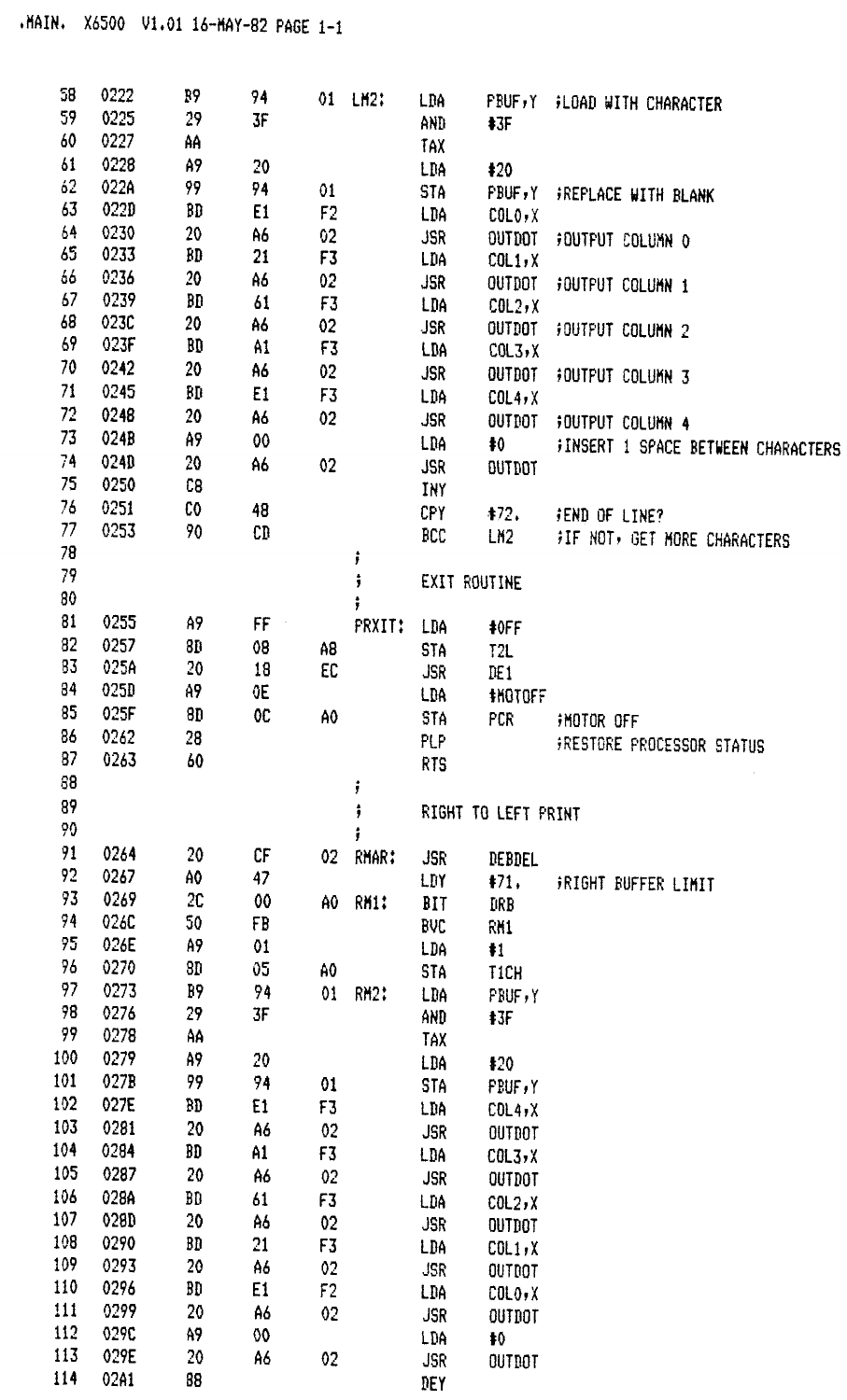$\sim$ 

| 115<br>116        | 02A2<br>02A4 | 10<br>30 | CF<br>AF |                |                     | <b>BPL</b><br>BMI | RM <sub>2</sub><br>PRXIT |                                     |
|-------------------|--------------|----------|----------|----------------|---------------------|-------------------|--------------------------|-------------------------------------|
| 117<br>118        |              |          |          |                | ÷<br>ĵ              |                   |                          | HERE TO OUTPUT 1 COLUMN OF DOTS     |
| 119<br>120<br>121 | 02A6<br>02A8 | 49<br>2C | FF<br>0D | A0.            | OUTDOT: EOR<br>OD1: | BIT               | $*0FF$<br>IFR            | <b>FINVERT FOR OUTPUT</b>           |
| 122               | 02AB         | 50       | FB       |                |                     | BUC               | OD1                      | FWAIT FOR INTER-DOT TIMEOUT         |
| 123<br>124        | 02AD<br>02B0 | 80<br>Α9 | 01<br>05 | A0             |                     | <b>STA</b><br>LDA | DRA<br>$\ddagger$ 5      | FOUTPUT DOTS                        |
| 125<br>126        | 02B2<br>02B5 | 8D       | 07       | 40             |                     | <b>STA</b>        | T1H                      | FLOAD INTER-DOT TIME                |
| 127               | 02B7         | А9<br>80 | 86<br>04 | A0             |                     | LDA<br><b>STA</b> | #86<br>TL                |                                     |
| 128               | 02BA         | А9       | FF       |                |                     | LDA               | #OFF                     |                                     |
| 129<br>130        | 02BC<br>02BF | 20       | 0D       | A0             | $0D2$ :             | BIT               | <b>IFR</b>               |                                     |
| 131               | 02C1         | 50<br>8D | FB<br>01 |                |                     | <b>BVC</b>        | 0D2                      | FWAIT FOR DOT TIMEOUT               |
| 132               | 02C4         | A9       | 01       | A0             |                     | <b>STA</b>        | DRA                      | ;0FF                                |
| 133               | 02C6         | 80       | 07       | A <sub>0</sub> |                     | LDA<br><b>STA</b> | #1<br>T1H                |                                     |
| 134               | 0209         | А9       | DO.      |                |                     | LDA               | <b>#0D0</b>              |                                     |
| 135               | 02CB         | 80       | 04       | A0             |                     | <b>STA</b>        | <b>TIL</b>               |                                     |
| 136               | 02CE         | 60       |          |                |                     | <b>RTS</b>        |                          |                                     |
| 137               |              |          |          |                | ì                   |                   |                          |                                     |
| 138               |              |          |          |                | ĵ                   |                   | DELAY ROUTINE            |                                     |
| 139               |              |          |          |                | ĵ                   |                   |                          |                                     |
| 140               | 02CF         | А9       | 10       |                | DEBDEL: LDA         |                   | #10                      | FDEBOUNCE DELAY                     |
| 141               | 02D1         | 90       | 08       | Α8             |                     | <b>STA</b>        | T2L                      |                                     |
| 142               | 0204         | А9       | 27       |                |                     | LDA               | #27                      |                                     |
| 143               | 0296         | 4C       | 18       | EC             |                     | <b>JMP</b>        | DE1                      |                                     |
| 144               |              |          |          |                | ĵ                   |                   |                          |                                     |
| 145               |              |          |          |                | ĵ                   |                   |                          | INITIALIZATION ROUTINE              |
| 146<br>147        |              |          |          |                | ÷                   |                   |                          |                                     |
| 148               | 02D9<br>02DB | А9       | 47       |                | DRI:                | LDA               | #71.                     |                                     |
| 149               | 02DD         | Α9<br>9D | 20<br>94 |                |                     | LDA               | <b>#20</b>               |                                     |
| 150               | 02E0         | CA       |          | 01             | DRI1:               | STA<br>DEX        | PBUF, X                  | <b>FCLEAR BUFFER</b>                |
| 151               | 02E1         | 10       | FA       |                |                     | <b>BPL</b>        |                          |                                     |
| 152               | 02E3         | А9       | 00       |                |                     | LDA               | DRI1<br>#0               |                                     |
| 153               | 02E5         | 80       | 93       | 01             |                     | <b>STA</b>        | PBPTR                    |                                     |
| 154               | 02E8         | 80       | 92       | 01             |                     | <b>STA</b>        | CRFL                     |                                     |
| 155               | 02EB         | 80       | 91       | 01             |                     | <b>STA</b>        | <b>EQFL</b>              |                                     |
| 156               | 02EE         | 8E       | 01       | A0             |                     | <b>STX</b>        | DRA                      |                                     |
| 157               | 02F1         | 8E       | 03       | A0             |                     | <b>STX</b>        | DDRA                     |                                     |
| 158               |              |          |          |                |                     |                   |                          |                                     |
| 159               | 02F4         | А9       | 40       |                |                     |                   |                          |                                     |
| 160               | 02F6         | 80       | 0B       | A0             |                     | LDA<br><b>STA</b> | #40                      |                                     |
|                   | 02F9         | 60       |          |                |                     | <b>RTS</b>        | ACR                      | <b>FT1 FREE RUN</b>                 |
| 161               |              |          |          |                | ĵ                   |                   |                          |                                     |
| 162               |              |          |          |                | ĵ                   |                   | DRIVER ROUTINE           |                                     |
| 163               |              |          |          |                |                     |                   |                          |                                     |
| 164               | 02FA         | 90       | DD       |                | DRIVER: BCC         |                   | DRI                      | FCHECK FOR INITIALIZATION           |
| 165               | 02FC         | 68       |          |                |                     | PLA               |                          | <b>FGET CHARACTER TO BE PRINTED</b> |
| 166               | 02FD         | 20       | 9E       | EВ             |                     | <b>JSR</b>        | <b>PHXY</b>              |                                     |
| 167               | 0300         | 80       | 90       | 01             |                     | <b>STA</b>        | SAVA                     |                                     |
| 168               | 0303         | 29       | 7F       |                |                     | and               | ‡7F                      |                                     |
| 169               | 0305         | C9       | OD.      |                |                     | CMP               | #0D                      | <b>CARRIAGE RETURN?</b>             |
| 170<br>171        | 0307<br>0309 | DO<br>0E | 0E<br>92 | 01             |                     | BNE<br>ASL        | DR1<br><b>CRFL</b>       | <b>; YES</b>                        |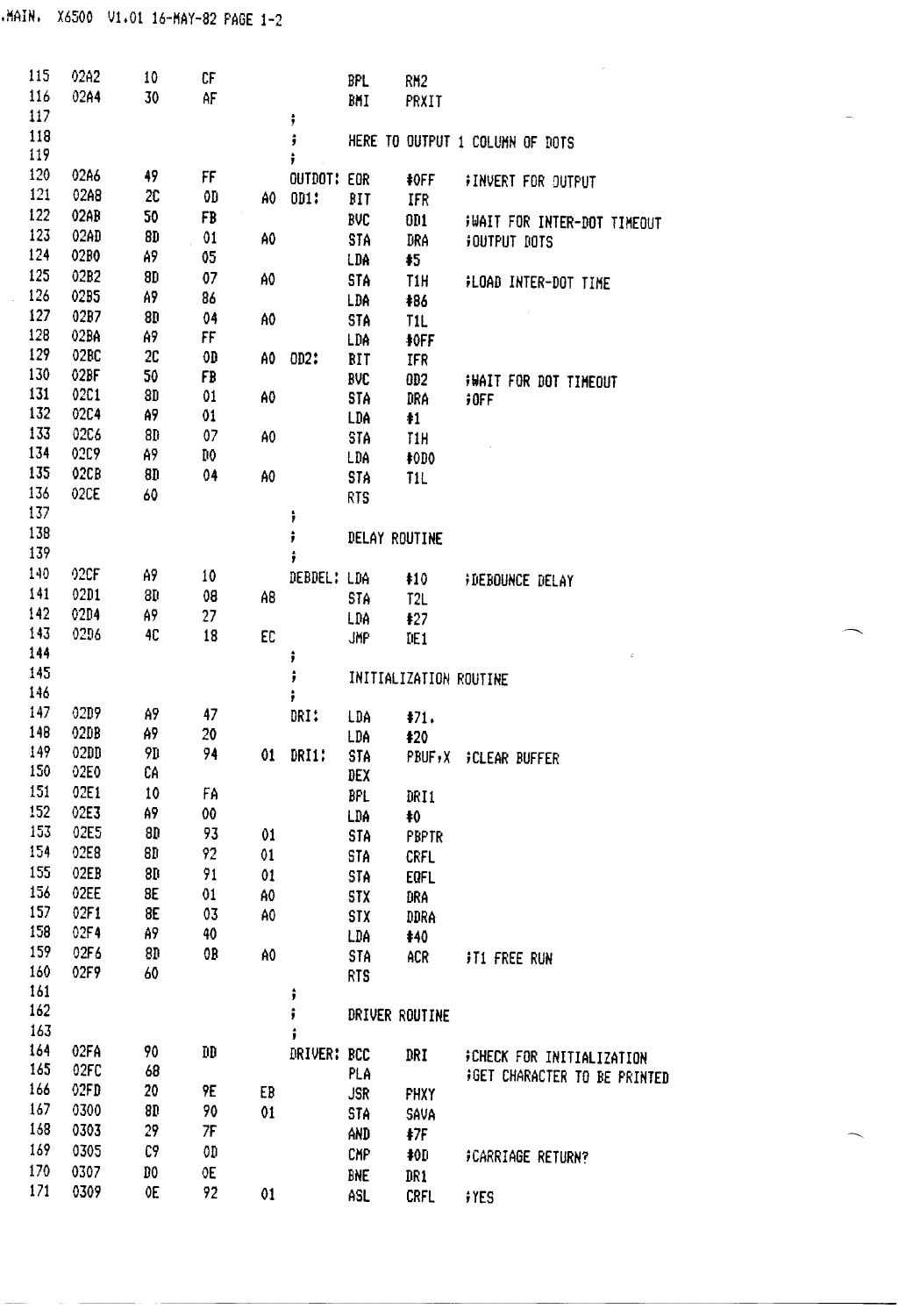| 172 | 030C | `90                     | 03 |     |                   | <b>BCC</b>         | CR1          | <b>FLAG SET?</b>                                          |
|-----|------|-------------------------|----|-----|-------------------|--------------------|--------------|-----------------------------------------------------------|
| 173 | 030E | 20                      | 7A | 03  |                   | <b>JSR</b>         | PLINE        | <b>FYES, PRINT LINE</b>                                   |
| 174 | 0311 | 38                      |    |     | CR1:              | SEC                |              | <b>JSET CARRY FLAG</b>                                    |
| 175 | 0312 | 6E                      | 92 | 01  |                   | ROR                | <b>CRFL</b>  | FSET CARRIAGE RETURN FLAG                                 |
| 176 | 0315 | DO.                     | 36 |     |                   | BNE                | DRXIT        |                                                           |
| 177 | 0317 | C9                      | 3D |     | DR1:              | <b>CMP</b>         | #3D          | <b>FIS THERE AN <math>\mathbf{r} = \mathbf{r}</math>?</b> |
| 178 | 0319 | $\mathbf{D} \mathbf{O}$ | 1A |     |                   | BNE                | DR3          |                                                           |
| 179 | 031B | 0E                      | 92 | 01  |                   | <b>ASL</b>         | <b>CRFL</b>  | <b>TYES</b>                                               |
| 180 | 031E | 90                      | 0E |     |                   | <b>BCC</b>         | DR2          |                                                           |
| 181 | 0320 | 20                      | 00 | 02  |                   | <b>JSR</b>         | <b>FRINT</b> | FRINT LINE                                                |
| 182 | 0323 | A9                      | 00 |     |                   | LDA                | 10           |                                                           |
| 183 | 0325 | 8D                      | 93 | 01  |                   | <b>STA</b>         | <b>PBPTR</b> | <b>FZERD BUFFER POINTER</b>                               |
| 184 | 0328 | 38                      |    |     |                   | <b>SEC</b>         |              |                                                           |
| 185 | 0329 | 6E                      | 91 | 01  |                   | <b>ROR</b>         | EQFL         | <b>FSET EQUAL FLAG</b>                                    |
| 186 | 032C | <b>DO</b>               | 1F |     |                   | <b>BNE</b>         | DRXIT        |                                                           |
| 187 | 032E | 0E                      | 91 | 01. | DR <sub>2</sub> : | <b>ASL</b>         | <b>EOFL</b>  | FCRFL NOT SET, TEST EQFL                                  |
| 188 | 0331 | 90                      | 35 |     |                   | <b>BCC</b>         | <b>STUFF</b> | FPUT ' = ' IN BUFFER IF FIRST                             |
| 189 | 0333 | 80                      | 18 |     |                   | <b>BCS</b>         | DRXIT        | <b>FIGNORE IF SECOND</b>                                  |
| 190 | 0335 | c <sub>5</sub>          | 38 |     | DR3:              | <b>CMP</b>         | SEMI         | <b><i>FSEMICOLON?</i></b>                                 |
| 191 | 0337 | D0                      | 1B |     |                   | <b>BNE</b>         | DR5          |                                                           |
| 192 | 0339 | 0E                      | 92 | 01  |                   | ASL                | <b>CRFL</b>  |                                                           |
| 193 | 033C | AE                      | 93 | 01  |                   | LDX                |              | <b>TYES</b>                                               |
| 194 | 033F | E0                      | œ  |     |                   | CPX                | PBPTR        |                                                           |
| 195 | 0341 | F0                      | 25 |     |                   | <b>BEQ</b>         | #12.         | <b>FSTART OF LINE?</b>                                    |
| 196 | 0343 | A2                      | 1E |     | DR4:              |                    | <b>STUFF</b> |                                                           |
| 197 | 0345 | EC                      | 93 | 01  |                   | LDX                | $+30.$       | 7NO                                                       |
| 198 | 0348 | 90                      | 03 |     |                   | <b>CPX</b>         | <b>FBPTR</b> | FTAB TO COLUMN 30                                         |
| 199 | 034A | 8E                      | 93 | 01  |                   | BCC                | DRXIT        |                                                           |
| 200 | 034D | 20                      | AC | EB  | DRXIT:            | <b>STX</b>         | <b>PBPTR</b> |                                                           |
| 201 | 0350 | AD                      | 90 | 01  |                   | <b>JSR</b>         | PLXY         |                                                           |
| 202 | 0353 | 60                      |    |     |                   | LDA                | SAVA         | $\mathcal{L}$                                             |
| 203 | 0354 | 0E                      | 92 | 01. |                   | <b>RTS</b>         |              |                                                           |
| 204 | 0357 | 90                      | 0F |     | DR5:              | ASL                | <b>CRFL</b>  | FNOT CARRIAGE RETURN, EQUAL OR SEMICOLON                  |
| 205 | 0359 | A2                      | 0C |     |                   | BCC                | <b>STUFF</b> | <b>FLOAD</b>                                              |
| 206 | 035B | EC                      |    |     |                   | LDX                | #12.         |                                                           |
| 207 | 035E | 90                      | 93 | 01  |                   | <b>CPX</b>         | <b>PBPTR</b> | FCHECK FOR BEYOND COLUMN 12                               |
| 208 | 0360 |                         | 05 |     |                   | BCC                | DR6          |                                                           |
| 209 | 0363 | 8E                      | 93 | 01  |                   | <b>STX</b>         | PBPTR        | FTAB TO COLUMN 12                                         |
| 210 | 0365 | B0                      | 03 |     |                   | <b>BCS</b>         | <b>STUFF</b> | <b>;LOAD</b>                                              |
| 211 | 0368 | 20                      | 7A | 03. | DR6:              | <b>JSR</b>         | PLINE        | <b><i>FRINT LINE</i></b>                                  |
| 212 | 036B | AD                      | 90 | 01  | STUFF:            | LDA                | <b>SAVA</b>  | <b>FGET CHARACTER</b>                                     |
| 213 | 036E | AE                      | 93 | 01  |                   | LDX                | <b>FBPTR</b> | FOET BUFFER POINTER                                       |
| 214 | 0370 | E0                      | 48 |     |                   | <b>CPX</b>         | #72.         | FCHECK FOR FULL                                           |
| 215 | 0372 | B0                      | DB |     |                   | <b>BCS</b>         | <b>IRXIT</b> |                                                           |
| 216 | 0375 | 9D                      | 94 | 01  |                   | <b>STA</b>         | PBUF, X      | FNO, FUT CHARACTER IN BUFFER                              |
| 217 |      | EE                      | 93 | 01  |                   | <b>INC</b>         | <b>PBPTR</b> | <b>FINCREMENT FOR ANOTHER</b>                             |
| 218 | 0378 | DO.                     | D3 |     |                   | <b>BNE</b>         | DRXIT        |                                                           |
| 219 | 037A | 20                      | 00 |     | 02 PLINE:         | <b>JSR</b>         | PRINT        |                                                           |
|     | 037D | А2                      | 00 |     |                   | LDX<br>$\clubsuit$ |              |                                                           |
| 220 | 037F | A5                      | 33 |     |                   | LDA                | PC+1         | <b>FC UPPER</b>                                           |
| 221 | 0381 | 20                      | 8F | 03  |                   | <b>JSR</b>         | <b>CONVT</b> |                                                           |
| 222 | 0384 | A5                      | 32 |     |                   | LDA<br>PC          |              | <b>FPC LOWER</b>                                          |
| 223 | 0386 | 20                      | 8F | 03  |                   | <b>JSR</b>         | <b>CONVT</b> |                                                           |
| 224 | 0389 | А9                      | 0C |     |                   | LDA                | #12.         |                                                           |
| 225 | 038B | 8E                      | 93 | 01  |                   | <b>STX</b>         | <b>FBPTR</b> | <b>FSET COLUMN POINTER</b>                                |
| 226 | 038E | 60                      |    |     |                   | <b>RTS</b>         |              |                                                           |
| 227 |      |                         |    |     | ĵ                 |                    |              |                                                           |
| 228 |      |                         |    |     | ţ                 |                    |              | HEX TO ASCII CONVERSION AND LOAD                          |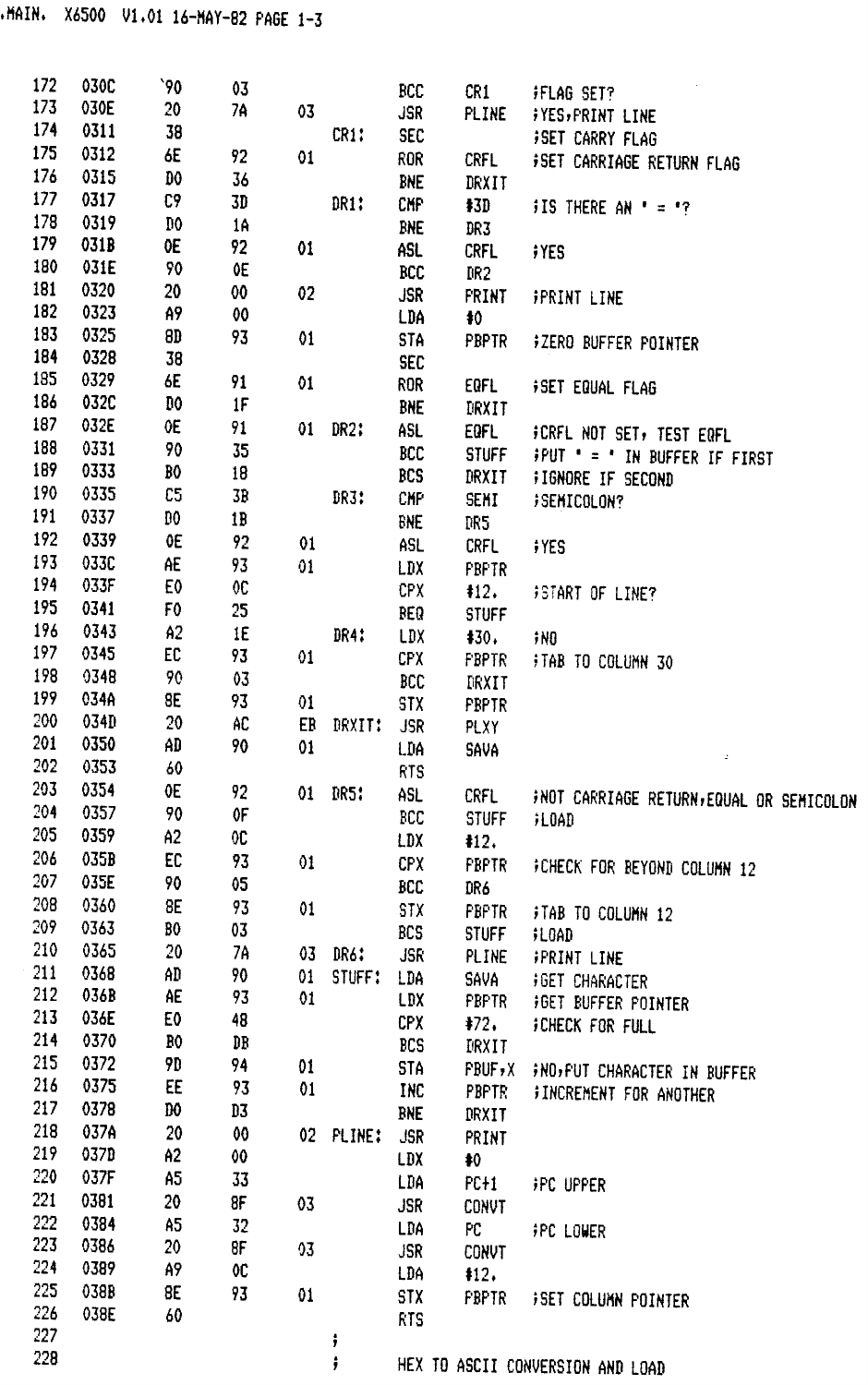.MAIN. X6500 V1.01 16-HAY-82 PAGE 1-4

| 038F | 48   |    |          |              |                  |                                                                                                                                                 |                                                                                                |                   |
|------|------|----|----------|--------------|------------------|-------------------------------------------------------------------------------------------------------------------------------------------------|------------------------------------------------------------------------------------------------|-------------------|
| 0390 | 4A   |    |          |              |                  |                                                                                                                                                 |                                                                                                |                   |
| 0391 | 4A   |    |          |              |                  |                                                                                                                                                 |                                                                                                |                   |
| 0392 | 4A   |    |          |              |                  |                                                                                                                                                 |                                                                                                |                   |
| 0393 | 4A   |    |          |              |                  |                                                                                                                                                 |                                                                                                |                   |
| 0394 | 20   | 9Α | 03       |              |                  |                                                                                                                                                 |                                                                                                |                   |
| 0397 | 68   |    |          |              |                  |                                                                                                                                                 |                                                                                                |                   |
| 0398 | 29   | 0F |          |              |                  |                                                                                                                                                 |                                                                                                |                   |
| 039A | 18   |    |          | <b>CONV:</b> |                  |                                                                                                                                                 |                                                                                                |                   |
| 039B | 69   | 30 |          |              |                  |                                                                                                                                                 |                                                                                                |                   |
| 039D | C9   | 3A |          |              |                  |                                                                                                                                                 |                                                                                                |                   |
| 039F | 90   | 02 |          |              |                  |                                                                                                                                                 |                                                                                                |                   |
| 03A1 | 69   |    |          |              |                  |                                                                                                                                                 |                                                                                                |                   |
| 03A3 | 9D   |    |          |              |                  |                                                                                                                                                 |                                                                                                |                   |
| 03A6 | E8   |    |          |              |                  |                                                                                                                                                 |                                                                                                |                   |
| 03A7 | 60   |    |          |              |                  |                                                                                                                                                 |                                                                                                |                   |
|      | 0001 |    |          |              | <b>.END</b>      |                                                                                                                                                 |                                                                                                |                   |
|      |      |    | 06<br>94 | 01           | CONVT:<br>CONV1: | PHA<br>LSR<br>LSR<br><b>LSR</b><br>LSR<br><b>JSR</b><br>PLA<br>and<br><b>CLC</b><br>adc<br>Chp<br>BCC<br>ADC<br><b>STA</b><br>INX<br><b>RTS</b> | А<br>A<br>A<br>A<br><b>CONV</b><br>#0F<br>\$30<br><b>#3A</b><br>CONV1<br>#6<br><b>PBUF</b> * X | FCLEAR CARRY FLAG |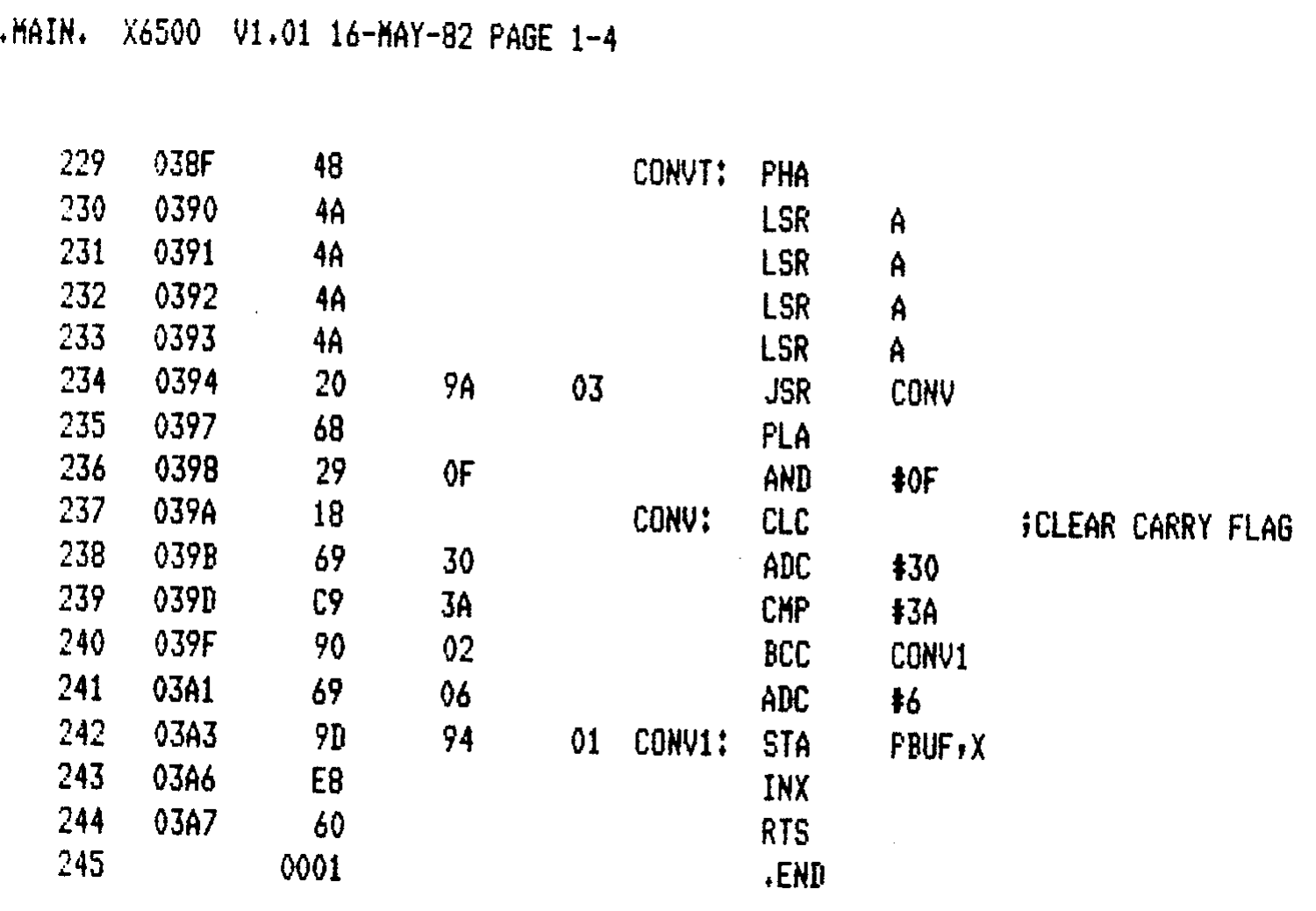·HAIN. X6500 VI.0I 16-KAY-82 PAGE 1-5

SYKBOL TABLE

| acr              | $\overline{a}$ | A00B                          | DDRB<br>$\mathbf{r}$ | A002        | DR4       | 0343        | <b>OUTBOT</b>                 | 02A6        | FR1                         | 0200 |
|------------------|----------------|-------------------------------|----------------------|-------------|-----------|-------------|-------------------------------|-------------|-----------------------------|------|
| COL <sub>0</sub> | Ξ.             | F <sub>2</sub> E <sub>1</sub> | DEBBEL               | <b>02CF</b> | DR5.      | 0354        | PACK.<br>$\equiv$             | <b>EA84</b> |                             |      |
| COL1             | $\equiv$       | F321                          | DE1<br>÷.            | EC18        | DR6.      |             |                               |             | RMAR                        | 0264 |
|                  |                |                               |                      |             |           | 0365        | PBPTR                         | 0193        | RM1                         | 0269 |
| COL <sub>2</sub> | $\equiv$       | F361                          | DRA<br>Ξ             | A001        | EQFL      | 0191        | <b>FBUF</b>                   | 0194        | RM2                         | 0273 |
| COL3             | $\equiv$       | F3A1                          | DRB<br>$\equiv$      | A000        | IFR<br>Ξ  | <b>A00D</b> | РC<br>Ξ                       | 0032        | <b>SAVA</b>                 | 0190 |
| COL <sub>4</sub> | $\equiv$       | F3E1                          | DRI                  | 02D9        | LNAR      | 0213        | FCR<br>$\equiv$               | A0OC        | SEMI<br>$\equiv$            | 003B |
| <b>CONV</b>      |                | 039A                          | DRIVER               | 02FA        | LM1       | 0218        | PHXY<br>$\equiv$              | EB9E        | <b>STUFF</b>                | 0368 |
| <b>CONVT</b>     |                | 038F                          | DRI1                 | 02DD        | LK2.      | 0222        | PLINE                         | 037A        |                             |      |
| CONV1            |                | 03A3                          |                      |             |           |             |                               |             | <b>TICH</b><br>$\equiv$     | A005 |
|                  |                |                               | DRXIT                | 034D        | NOTOFF=   | 000E        | <b>PLXY</b><br>$\overline{a}$ | EBAC        | T1H<br>$\equiv$             | A007 |
| CRFL             |                | 0192                          | DR 1                 | 0317        | $MOTON =$ | <b>000C</b> | PRINT                         | 0200        | T <sub>1L</sub><br>$\equiv$ | A004 |
| CR1              |                | 0311                          | DR2                  | 032E        | OD 1      | 02A8        | FRXIT                         |             |                             |      |
| DDRA             | $\equiv$       | A003                          | DR 3                 | 0335        |           |             |                               | 0255        | T2L<br>$\equiv$             | A808 |
|                  |                |                               |                      |             | OD2       | 02BC        |                               |             |                             |      |

• ADS. 03A8 00 0000 01 ERRORS DETECTED: 0

VIRTUAL HEHORY USED: 288 WORDS ( 2 PAGES) DYNAMIC KEMORY AVAILABLE FOR 74 PAGES ,OY1:TST65=DY1:TST65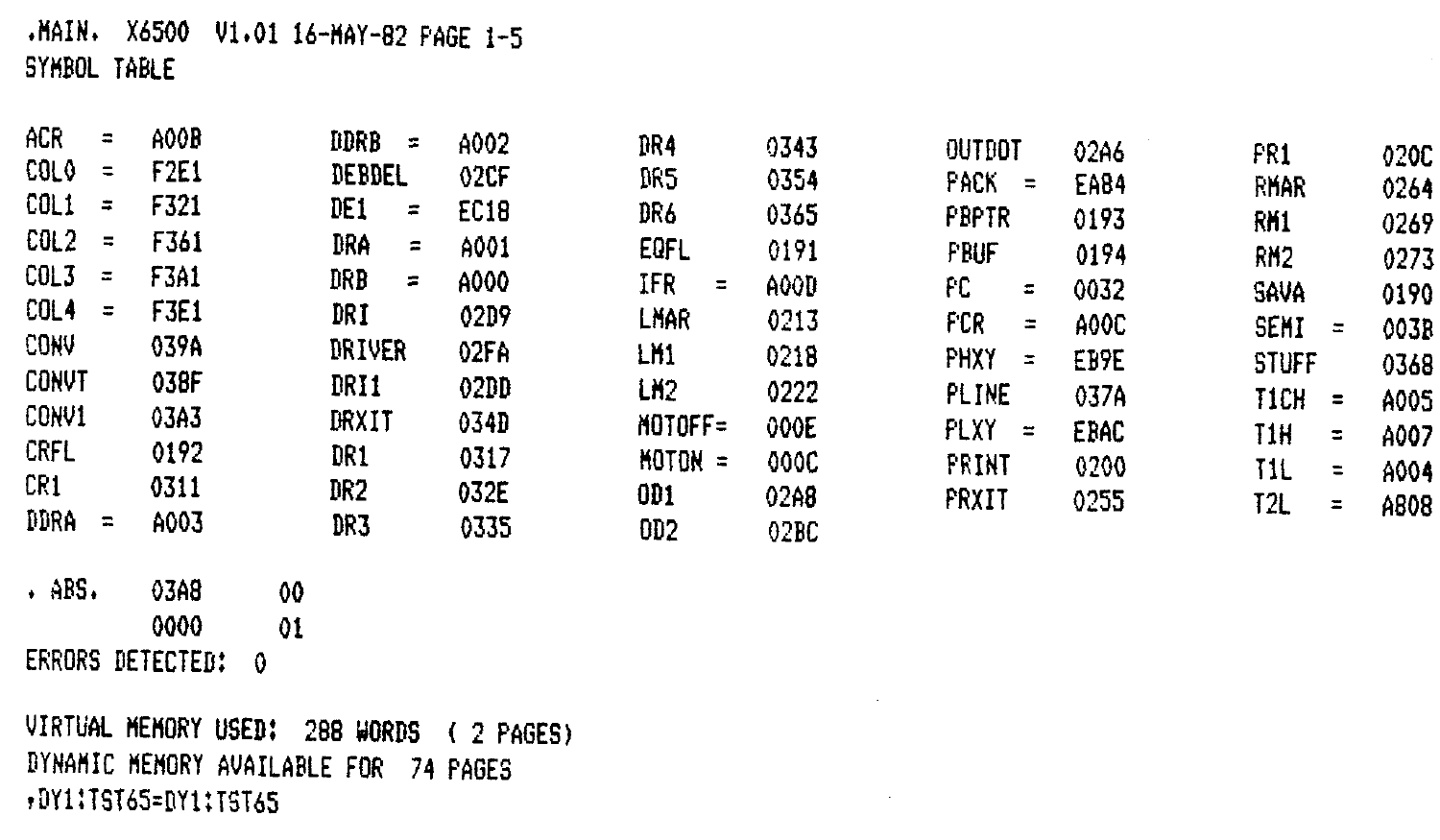The ability to reference the low and/or high byte of a word has been added to the instruction set of the EMULOGIC 6500 cross assembler. This added capability has been provided for all 8-bit immediate data instructions. A coding example is provided in the following table.

| MNEMONIC/OPERAND |        | DESCRIPTION                                                                      | <b>EXAMPLE</b> |  |  |
|------------------|--------|----------------------------------------------------------------------------------|----------------|--|--|
| <b>ADC</b>       | #nn(L) | Add with carry the low order byte of<br>the immedaite data to the accumulator    | ADC $#TAG(L)$  |  |  |
| ADC              | #nn(H) | Add with carry the high order byte of<br>the immediate data to the accumulator   | ADC $#TAG(H)$  |  |  |
| AND              | #nn(L) | Logical AND the low order byte of the<br>immediate data and the accumulator      | AND $#TAG(L)$  |  |  |
| AND              | #nn(H) | Logical AND the high order byte of the<br>immediate data and the accumulator     | AND $#TAG(H)$  |  |  |
| CMP              | #nn(L) | Compare the low order byte of the<br>immediate data with the accumulator         | CMP $#TAG(L)$  |  |  |
| $\mathbf{CMP}$   | #nn(H) | Compare the high order byte of the<br>immediate data with the accumulator        | CMP $#TAG(H)$  |  |  |
| <b>CPX</b>       | #nn(L) | Compare the low order byte of the<br>immediate data with Index X                 | $CPX$ #TAG(L)  |  |  |
| <b>CPX</b>       | #nn(H) | Compare the high order byte of the<br>immediate data with Index X                | $CPX$ #TAG(H)  |  |  |
| <b>CPY</b>       | #nn(L) | Compare the low order byte of the<br>immediate data with Index Y                 | $CPY$ #TAG(L)  |  |  |
| CPY.             | #nn(H) | Compare the high order byte of the<br>immediate data with Index Y                | CPY $#TAG(H)$  |  |  |
| EOR              | #nn(L) | Exclusive OR the low order byte of<br>the immedaite data and the<br>accumulator  | EOR $#TAG(L)$  |  |  |
| EOR.             | #nn(H) | Exclusive OR the high order byte of<br>the immediate data and the<br>accumulator | EOR $#TAG(H)$  |  |  |
| LDA.             | #nn(L) | Load the accumulator with the low<br>order byte of the immediate data            | LDA $#TAG(L)$  |  |  |
| LDA              | #nn(H) | Load the accumulator with the high<br>order byte of the immediate data           | LDA $#TAG(H)$  |  |  |
| LDX.             | #nn(L) | Load Index X with the low order<br>byte of the immediate data                    | LDX $#TAG(L)$  |  |  |
| <b>LDX</b>       | #nn(H) | Load Index X with the high order<br>byte of the immediate data                   | LDX $#TAG(H)$  |  |  |
| LDY              | #nn(L) | Load Index Y with the low order<br>byte of the immediate data                    | LDY $#TAG(L)$  |  |  |
| LDY              | #nn(H) | Load Index Y with the high order<br>byte of the immediate data                   | LDY #TAG(H)    |  |  |
| 0RA              | #nn(L) | Logical OR the low order byte of the<br>immediate data with the accumulator      | ORA #TAG(L)    |  |  |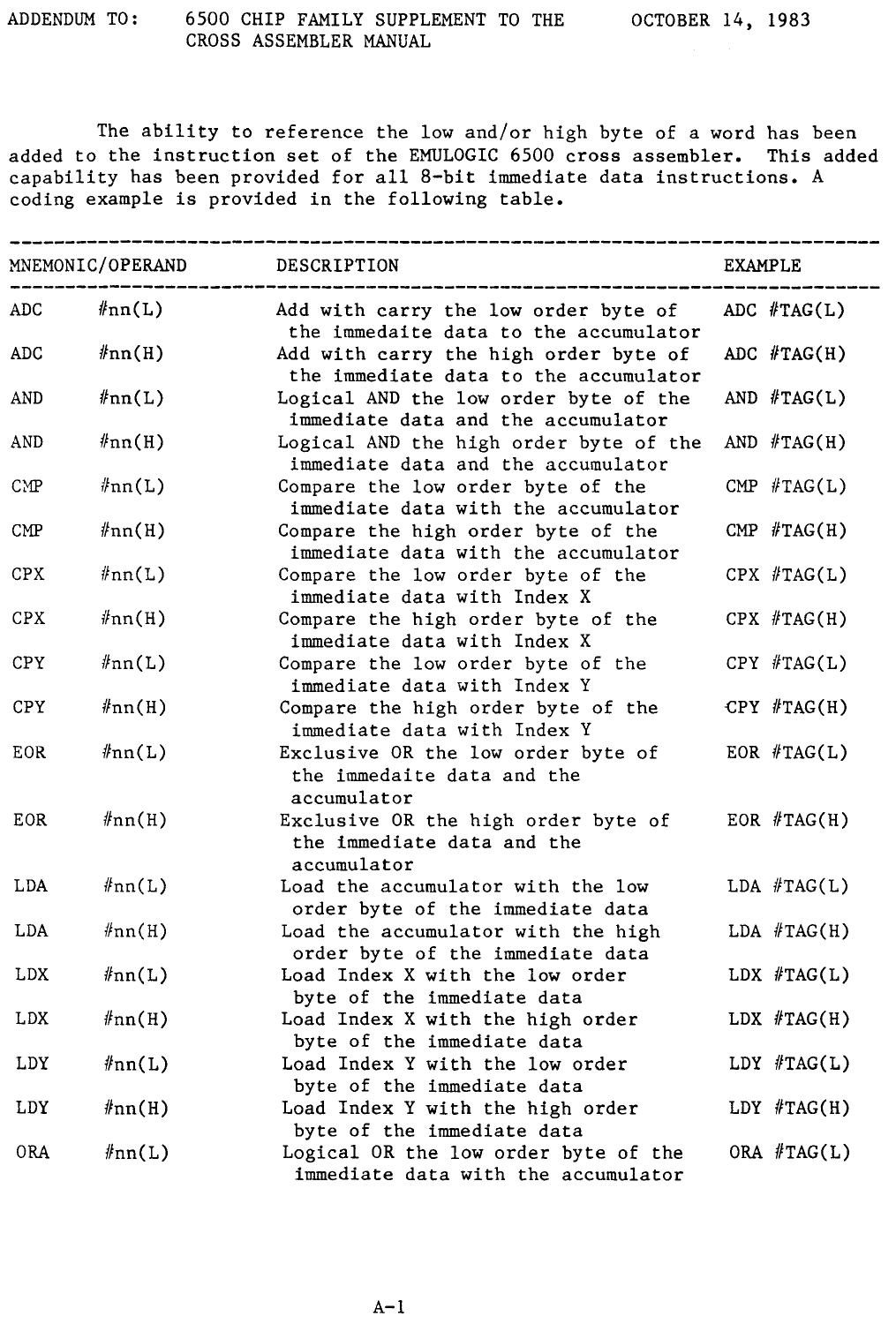| MNEMONIC/OPERAND |        | DESCRIPTION                                                                                | <b>EXAMPLE</b> |  |  |
|------------------|--------|--------------------------------------------------------------------------------------------|----------------|--|--|
| <b>ORA</b>       | #nn(H) | Logical OR the high order byte of the<br>immediate data with the accumulator               | ORA $#TAG(H)$  |  |  |
| <b>SBC</b>       | #nn(L) | Subtract the low order byte of the<br>immediate data from the accumulator<br>with borrow   | SBC $#TAG(L)$  |  |  |
| <b>SBC</b>       | #nn(H) | Subtract the high order byte of the<br>immediate data from the accumulator<br>with borrow. | SBC $#TAG(H)$  |  |  |
| <b>TAG</b>       |        | = absolute reference, relocatable reference, or global reference                           |                |  |  |

Additionally, the ability to force absolute and absolute indexed addressing modes (for those intructions which it is legal) has been added to the EMULOGIC 6500 cross assembler. The instructions for which this is legal are described in the table below.

|                | MNEMONIC/OPERAND | DESCRIPTION                                                  | EXAMPLE           |  |  |
|----------------|------------------|--------------------------------------------------------------|-------------------|--|--|
| ADC            | OPER             | Add with carry memory to accumulator                         | ADC TAG(A)        |  |  |
| ADC            | OPER, X          | Add with carry memory to accumulator<br>indexed by X         | ADC TAG $(A)$ , X |  |  |
| ADC            | OPER, Y          | Add with carry memory to accumulator<br>indexed by Y         | ADC TAG(A), $Y$   |  |  |
| AND            | OPER             | Logical AND memory with accumulator                          | AND TAG(A)        |  |  |
| AND            | OPER, X          | Logical AND memory with accumulator<br>indexed by X          | AND TAG(A), $X$   |  |  |
| AND            | OPER, Y          | Logical AND memory with accumulator<br>indexed by Y          | AND TAG(A), $Y$   |  |  |
| <b>ASL</b>     | OPER             | Shift left one bit (memory or accumu-<br>lator)              | ASL TAG $(A)$     |  |  |
| <b>ASL</b>     | OPER, X          | Shift left one bit (memory or accumu-<br>lator) indexed by X | ASL TAG $(A)$ , X |  |  |
| BIT            | OPER             | Test bits in memory with accumulator                         | BIT TAG(A)        |  |  |
| CMP            | <b>OPER</b>      | Compare memory with accumulator                              | $CMP$ TAG(A)      |  |  |
| $\mathbf{CMP}$ | OPER, X          | Compare memory with accumulator<br>indexed by X              | CMP TAG(A), $X$   |  |  |
| $\text{CMP}$   | OPER, Y          | Compare memory with accumulator<br>indexed by Y              | CMP TAG(A), Y     |  |  |
| <b>CPX</b>     | OPER             | Compare memory and index X                                   | $CPX$ TAG(A)      |  |  |
| <b>CPY</b>     | OPER             | Compare memory and index Y                                   | CPY TAG(A)        |  |  |
| DEC            | <b>OPER</b>      | Decrement memory by one                                      | DEC TAG $(A)$     |  |  |
| DEC            | OPER, X          | Decrement memory by one<br>indexed by X                      | DEC TAG(A), $X$   |  |  |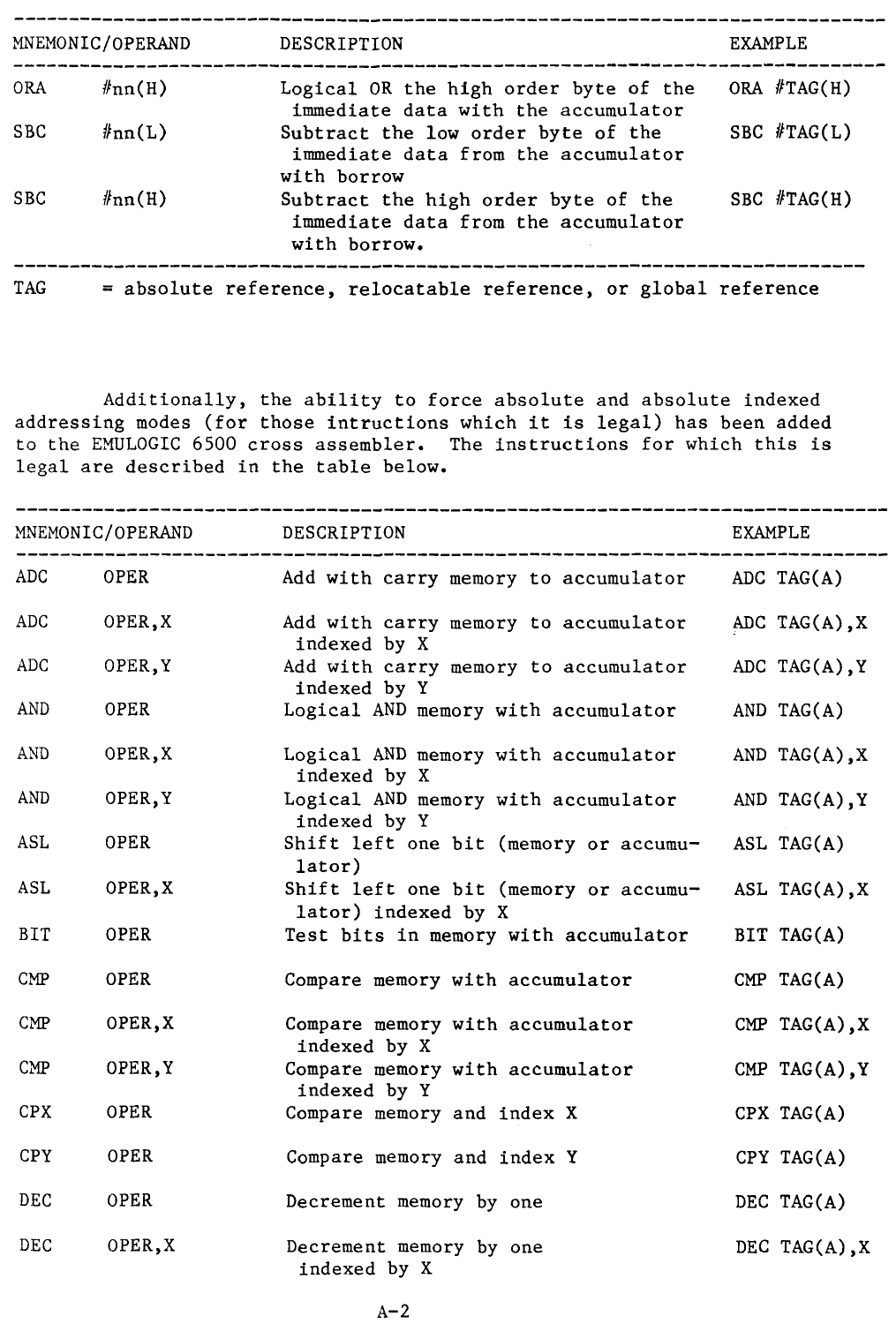|            | MNEMONIC/OPERAND | DESCRIPTION                                                          | <b>EXAMPLE</b>    |
|------------|------------------|----------------------------------------------------------------------|-------------------|
| EOR        | OPER             | Exclusive OR memory with accumulator                                 | EOR TAG $(A)$     |
| EOR        | OPER, X          | Exclusive OR memory with accumulator                                 | EOR TAG(A), $X$   |
| EOR        | OPER, Y          | indexed by X<br>Exclusive OR memory with accumulator<br>indexed by Y | EOR TAG(A), $Y$   |
| <b>INC</b> | OPER             | Increment memory by one                                              | INC TAG(A)        |
| <b>INC</b> | OPER, X          | Increment memory by one<br>indexed by X                              | INC TAG(A), $X$   |
| JMP        | OPER             | Jump to new location                                                 | JMP TAG $(A)$     |
| <b>JSR</b> | <b>OPER</b>      | Jump to new location saving return<br>address                        | JSR TAG(A)        |
| LDA        | OPER             | Load the accumulator with memory                                     | LDA TAG(A)        |
| LDA        | OPER, X          | Load the accumulator with memory<br>indexed by X                     | LDA TAG $(A)$ , X |
| LDA        | OPER, Y          | Load the accumulator with memory<br>indexed by Y                     | LDA TAG $(A)$ , Y |
| <b>LDX</b> | OPER             | Load Index X with memory                                             | LDX TAG(A)        |
| <b>LDX</b> | OPER, Y          | Load Index X with memory<br>indexed by Y                             | LDX TAG(A), $Y$   |
| LDY        | OPER             | Load Index Y with memory                                             | LDY TAG(A)        |
| LDY        | OPER, X          | Load Index Y with memory<br>indexed by X                             | LDY TAG(A), $X$   |
| LSR        | OPER             | Shift right one bit                                                  | LSR $TAG(A)$      |
| LSR        | OPER, X          | Shift right one bit indexed<br>by X                                  | LSR TAG $(A)$ , X |
| <b>ORA</b> | OPER             | Logical OR memory with accumulator                                   | ORA TAG(A)        |
| 0RA        | OPER, X          | Logical OR memory with accumulator<br>indexed by X                   | ORA TAG $(A)$ , X |
| <b>ORA</b> | OPER, Y          | Logical OR memory with accumulator<br>indexed by Y                   | ORA TAG(A), $Y$   |
| <b>ROL</b> | OPER             | Rotate one bit left                                                  | $ROL$ $TAG(A)$    |
| <b>ROL</b> | OPER, X          | Rotate one bit left indexed<br>by X                                  | ROL TAG(A), $X$   |
| <b>ROR</b> | OPER             | Rotate one bit right                                                 | ROR TAG $(A)$     |
| <b>ROR</b> | OPER, X          | Rotate one bit right indexed<br>by X                                 | ROR TAG $(A)$ , X |
| <b>SBC</b> | OPER             | Subtract memory from accumulator<br>with borrow                      | SBC TAG $(A)$     |
| SBC        | OPER, X          | Subtract memory from accumulator<br>with borrow indexed by X         | SBC TAG $(A)$ , X |
| <b>SBC</b> | OPER, Y          | Subtract memory from accumulator<br>with borrow indexed by Y         | SBC TAG $(A)$ , Y |
| <b>STA</b> | OPER             | Store accumulator in memory                                          | STA TAG(A)        |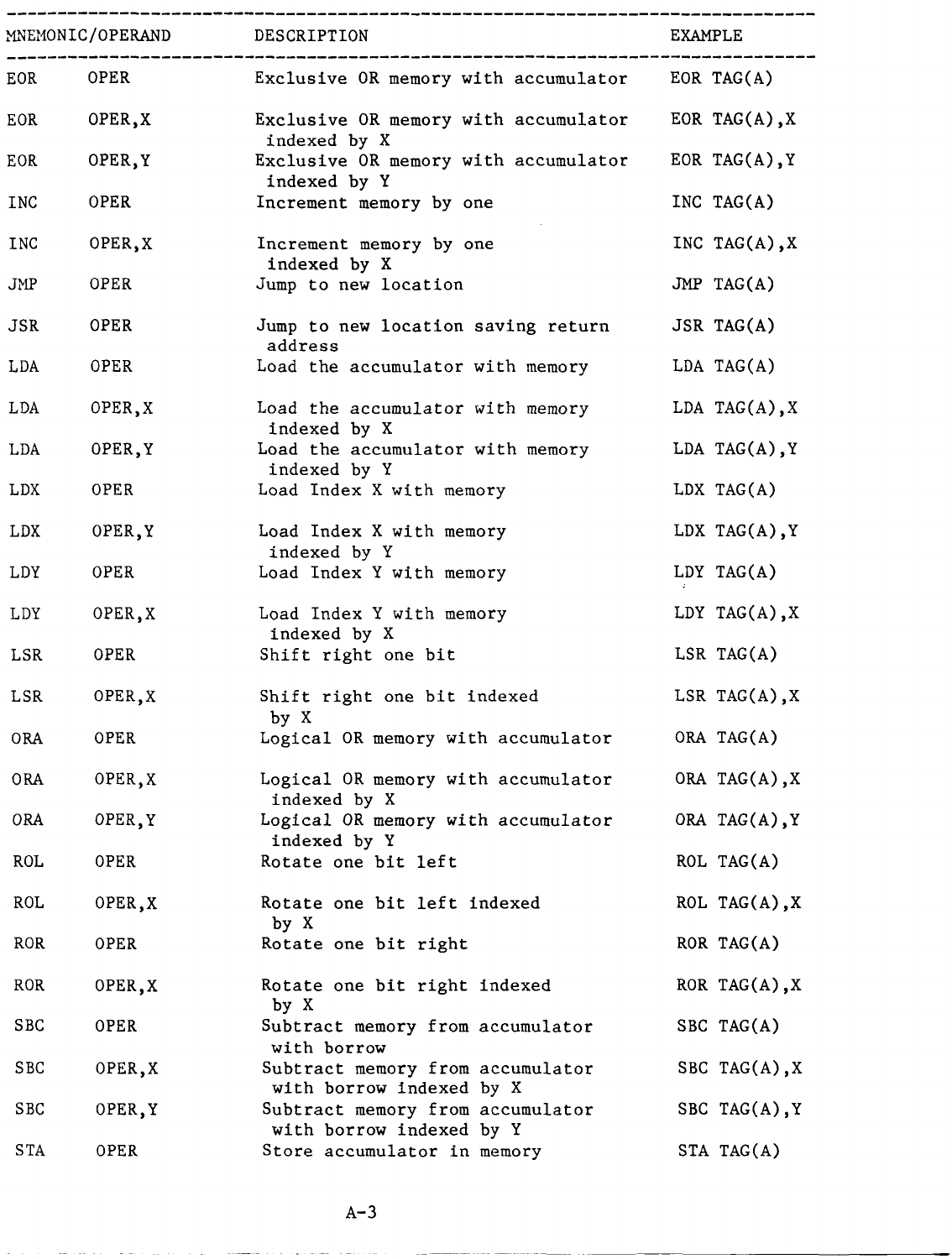|            | MNEMONIC/OPERAND | DESCRIPTION                                                      | EXAMPLE           |
|------------|------------------|------------------------------------------------------------------|-------------------|
| <b>STA</b> | OPER, X          | Store accumulator in memory<br>indexed by X                      | STA TAG $(A)$ , X |
| <b>STA</b> | OPER, Y          | Store accumulator in memory<br>indexed by Y                      | STA TAG $(A)$ , Y |
| <b>STX</b> | <b>OPER</b>      | Store index X in memory                                          | STX TAG(A)        |
| <b>STY</b> | OPER             | Store index Y in memory                                          | STY TAG(A)        |
| <b>TAG</b> |                  | = absolute reference, relocatable reference, or global reference |                   |

In the preceding tables, TAG references may be one of three types.

# ABSOLUTE REFERENCE:

When defining/accessing defined data, all references are resolved at assembly time and are displayed in the assembly listing.

#### GLOBAL REFERENCE:

When defining/accessing global data, the list file outputs a zero byte, followed by a "G". The linker will select from its symbol table the global variable and resolve the low or high byte.

# RELOCATABLE REFERENCE:

When defining/accesing relocatable data, the assembler list always shows the low byte of the reference, followed by a " ' " mark. However, the entire relocation constant is transferred to the linker. The linker (ELINK2.SAV) will locate the actual value and select the appropriate low or high byte.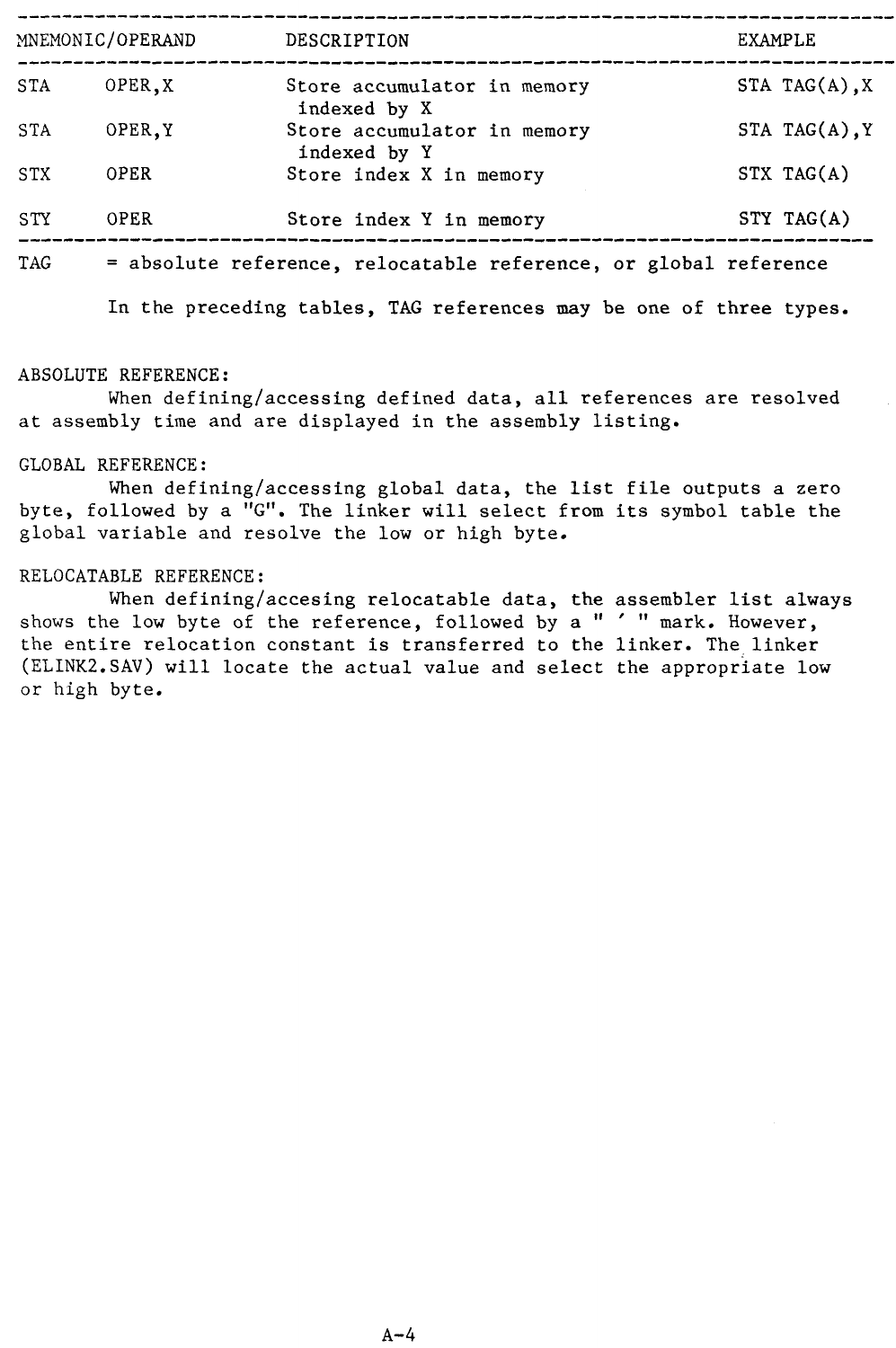The ability to force zero page and zero page indexed addressing modes has been implemented (for those instructions which it is legal). The instructions are described in the table below.

| MNEMONIC/OPERAND DESCRIPTION |          |                                                              | EXAMPLE           |  |
|------------------------------|----------|--------------------------------------------------------------|-------------------|--|
| ADC                          | ZPAGE    | Add with carry memory to accumulator $ADC TAG(Z)$            |                   |  |
| ADC                          | ZPAGE, X | Add with carry memory to accumulator<br>indexed by X         | ADC TAG(Z), $X$   |  |
| AND                          | ZPAGE    | Logical AND memory with accumulator                          | AND TAG $(2)$     |  |
| AND                          | ZPAGE, X | Logical AND memory with accumulator<br>indexed by X          | AND TAG(Z), $X$   |  |
| <b>ASL</b>                   | ZPAGE    | Shift left one bit (memory or accumu-<br>lator)              | ASL TAG $(Z)$     |  |
| ASL                          | ZPAGE, X | Shift left one bit (memory or accumu-<br>lator) indexed by X | ASL TAG $(Z)$ , X |  |
| BIT                          | ZPAGE    | Test bits in memory with accumulator                         | BIT TAG $(2)$     |  |
| $\mathbf{CMP}$               | ZPAGE    | Compare memory with accumulator                              | $CMP$ TAG(Z)      |  |
| $\text{CMP}$                 | ZPAGE, X | Compare memory with accumulator<br>indexed by X              | CMP TAG(Z), $X$   |  |
| <b>CPX</b>                   | ZPAGE    | Compare memory and index X                                   | CPX TAG(Z)        |  |
| CPY                          | ZPAGE    | Compare memory and index Y                                   | CPY TAG(Z)        |  |
| DEC                          | ZPAGE    | Decrement memory by one                                      | DEC TAG $(Z)$     |  |
| DEC                          | ZPAGE, X | Decrement memory by one indexed by X                         | DEC TAG(Z), $X$   |  |
| EOR                          | ZPAGE    | Exclusive OR memory with accumulator                         | EOR TAG $(2)$     |  |
| <b>EOR</b>                   | ZPAGE, X | Exclusive OR memory with accumulator                         | EOR TAG(Z), $X$   |  |
| <b>INC</b>                   | ZPAGE    | indexed by X<br>Increment memory by one                      | INC TAG( $Z$ )    |  |
| INC                          | ZPAGE, X | Increment memory by one indexed by X                         | INC TAG(Z), $X$   |  |
| LDA                          | ZPAGE    | Load the accumulator with memory                             | LDA TAG(Z)        |  |
| LDA                          | ZPAGE, X | Load the accumulator with memory<br>indexed by X             | LDA TAG $(Z)$ , X |  |
| <b>LDX</b>                   | ZPAGE    | Load Index X with memory                                     | LDX $TAG(Z)$      |  |
| LDX                          | ZPAGE, Y | Load Index X with memory                                     | LDX TAG(Z), $Y$   |  |
| LDY                          | ZPAGE    | indexed by Y<br>Load Index Y with memory                     | LDY TAG $(2)$     |  |
| LDY                          | ZPAGE, X | Load Index Y with memory                                     | LDY TAG(Z), $X$   |  |
| LSR                          | ZPAGE    | indexed by X<br>Shift right one bit                          | LSR $TAG(Z)$      |  |
| LSR                          | ZPAGE, X | Shift right one bit with<br>indexed by X                     | LSR TAG(Z), $X$   |  |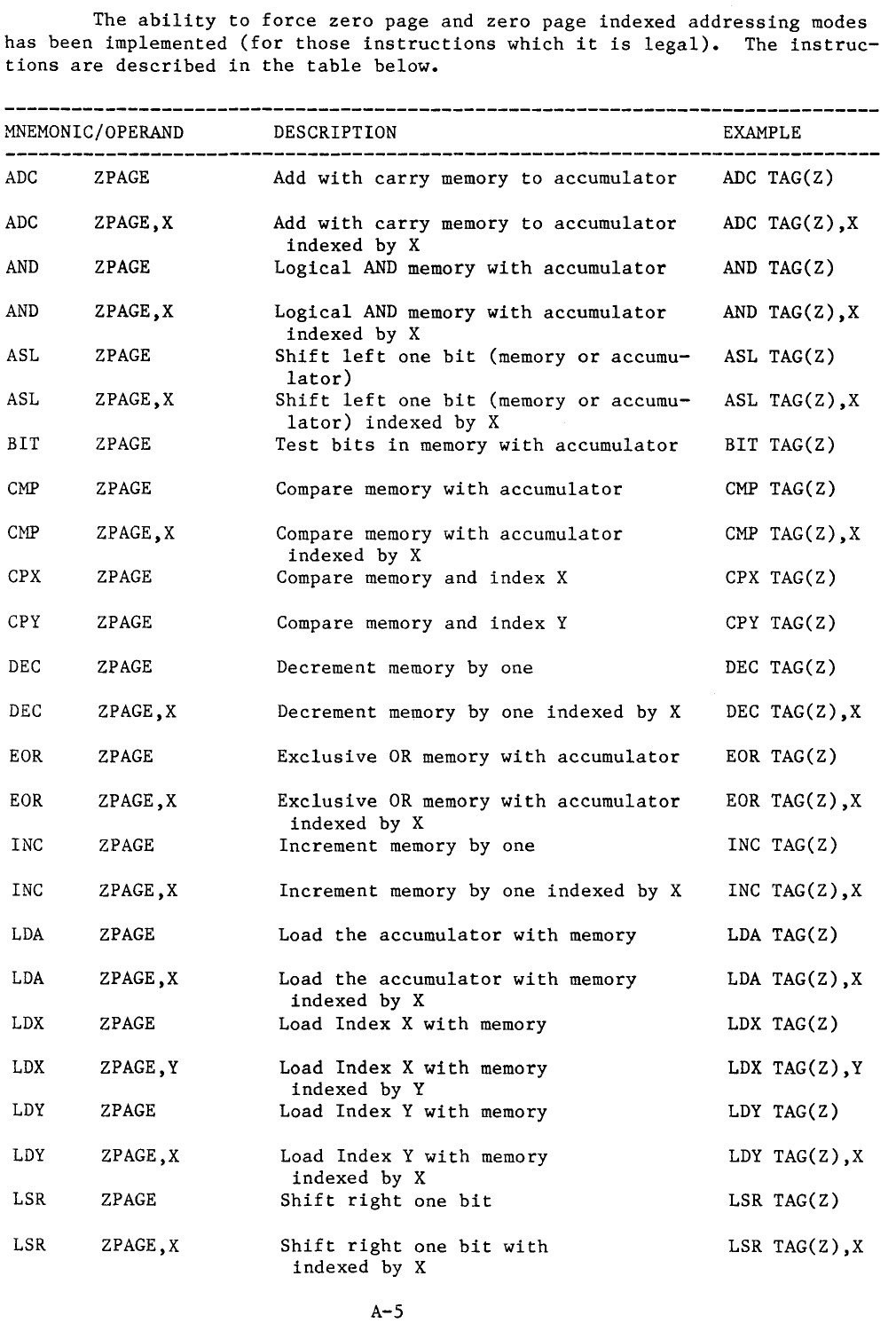| MNEMONIC/OPERAND |          | DESCRIPTION                                                      | EXAMPLE           |
|------------------|----------|------------------------------------------------------------------|-------------------|
| ORA              | ZPAGE    | Logical OR memory with accumulator                               | ORA TAG $(2)$     |
| 0RA              | ZPAGE, X | Logical OR memory with accumulator                               | ORA TAG $(Z)$ , X |
| <b>ROL</b>       | ZPAGE    | indexed by X<br>Rotate one bit left                              | $ROL$ $TAG(Z)$    |
| <b>ROL</b>       | ZPAGE, X | Rotate one bit left indexed by X                                 | ROL TAG $(Z)$ , X |
| <b>ROR</b>       | ZPAGE    | Rotate one bit right                                             | ROR TAG $(2)$     |
| <b>ROR</b>       | ZPAGE, X | Rotate one bit right indexed by X                                | ROR TAG(Z), $X$   |
| <b>SBC</b>       | ZPAGE    | Subtract memory from accumulator                                 | SBC TAG $(Z)$     |
| <b>SBC</b>       | ZPAGE, X | with borrow<br>Subtract memory from accumulator                  | SBC TAG(Z), $X$   |
| <b>STA</b>       | ZPAGE    | with borrow indexed by X<br>Store accumulator in memory          | STA TAG(Z)        |
| <b>STA</b>       | ZPAGE, X | Store accumulator in memory                                      | STA TAG $(Z)$ , X |
| <b>STX</b>       | ZPAGE    | indexed by X<br>Store index X in memory                          | STX TAG(Z)        |
| <b>STX</b>       | ZPAGE, Y | Store index X in memory indexed by Y                             | STX TAG $(Z)$ , Y |
| <b>STY</b>       | ZPAGE    | Store index Y in memory                                          | STY TAG(Z)        |
| <b>STY</b>       |          | $ZPAGE, X$ Store index Y in memory indexed by X STY TAG(Z), X    |                   |
| TAG              |          | = absolute reference, relocatable reference, or global reference |                   |

If TAG is absolute and greater than FF, an error will be indicated at assembly time.

If TAG is relocatable or global and greater than FF, an error will be indicated at link time.

The following lists additional information for programming with the cross assembler.

1.) If address zero is referenced, the instruction will be assembled with the extended addressing mode instead of the direct addressing mode. To have the instruction assemble address zero as only a byte, you must use the force zero page syntax.

2.) Addressing references in zero page must be predefined.

3.) The use of complex forward references should be avoided as they may result in phase errors. However, when a complex forward reference is made, it can be forced absolute, thereby avoiding phasing errors.

 $ex.$ ) LDX TAG+3(A)

where TAG is a forward reference.

EMULOGIC, INC. 3 Technology Way Norwood, MA 02062-3978 Tel: (617) 329-1031 Telex: 710-336-5908

 $\mathcal{F}^{(n)}$  and  $\mathcal{F}^{(n)}$  and  $\mathcal{F}^{(n)}$  and  $\mathcal{F}^{(n)}$  and  $\mathcal{F}^{(n)}$  and  $\mathcal{F}^{(n)}$  and  $\mathcal{F}^{(n)}$  and  $\mathcal{F}^{(n)}$  and  $\mathcal{F}^{(n)}$  and  $\mathcal{F}^{(n)}$  and  $\mathcal{F}^{(n)}$  and  $\mathcal{F}^{(n)}$  and  $\mathcal{F}^{(n)}$  and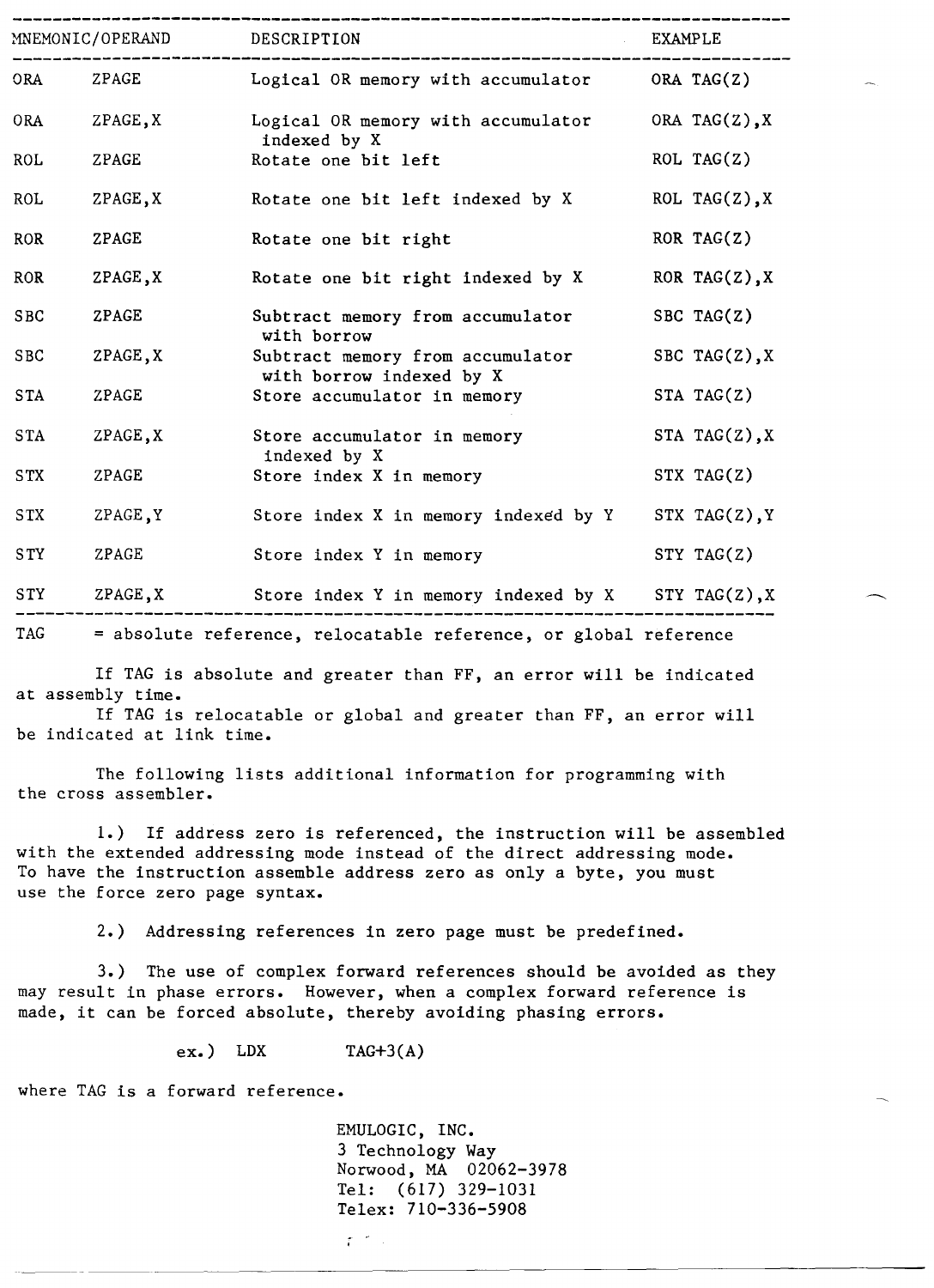# EMULOGIC<sup>®</sup>

# **6502 User's Guide Supplement**

Order Number: CSU-3006-01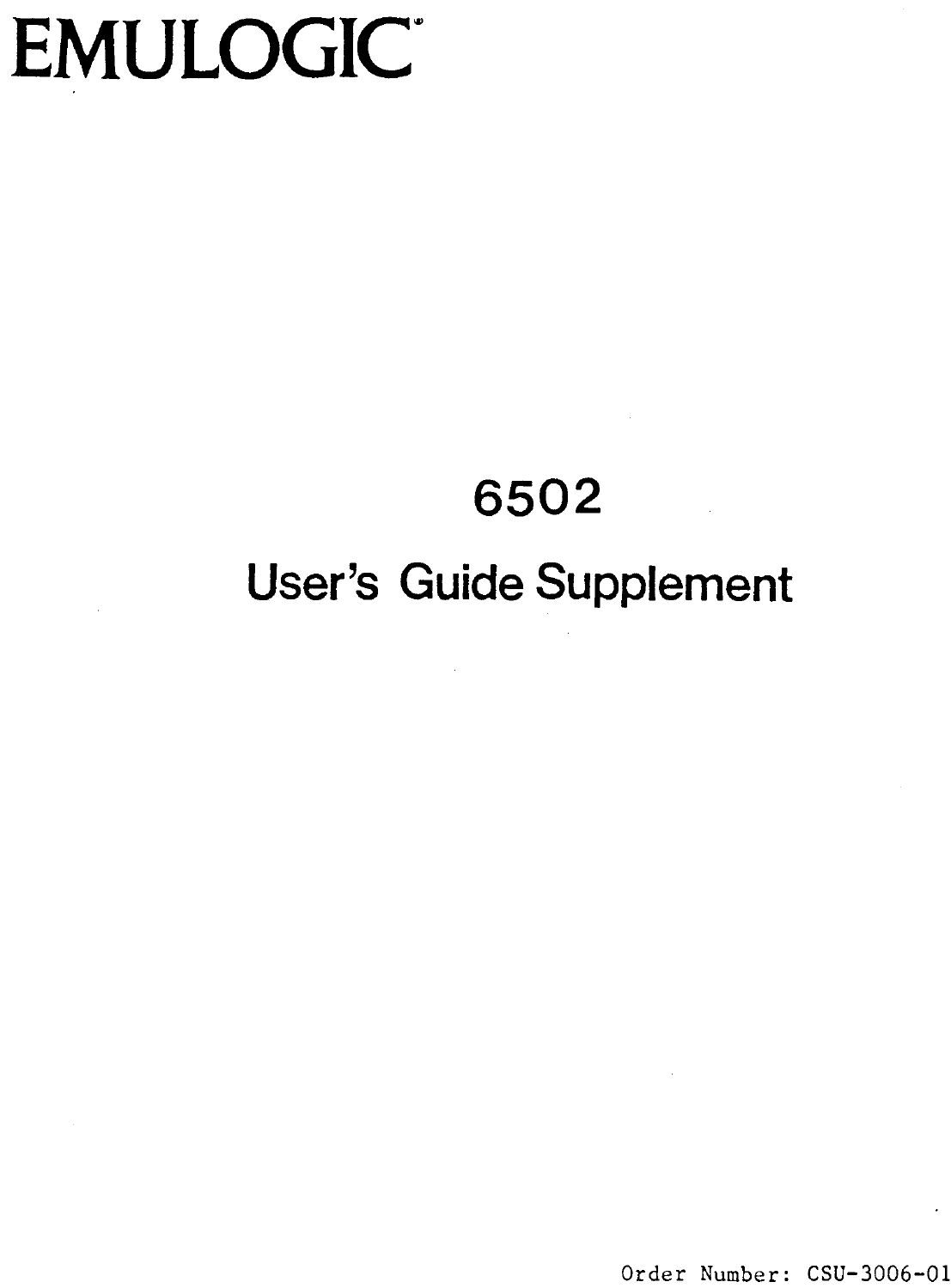This document supplements the ECL-3211 System User's Guide by providing operational information specific to the emulation of 6502 and compatible microprocessors. This document describes special set-up procedures, conditions, and limitations to be noted when emulating the 6502. It is assumed here that the reader has read the User's Manual and is already familiar with the details of the 6502. Ready access to the technical literature is a plus.

This supplement covers five general areas.

- 1) Installation 2) Initialization 3) Abbreviations (p. 3) 4) Unique Features (p.7)
	- 5) Electrical (DC) Characteristics (p.ll)

\*\*\* INSTALLATION \*\*

System installation instructions will be found in the User's Manual.

\*\*\* INITIALIZATION \*

Type on the keyboard "RUN L01500" to load the Emulation Software into the ECL-3211. (The "RUN" command is discussed in the User's Guide.) Note that a user can use the Operating System's RENAME function to give the file a name the user would prefer. Additionally, a Command File can be created which can invoke L01500.

There are no special initialization instructions for the 6502.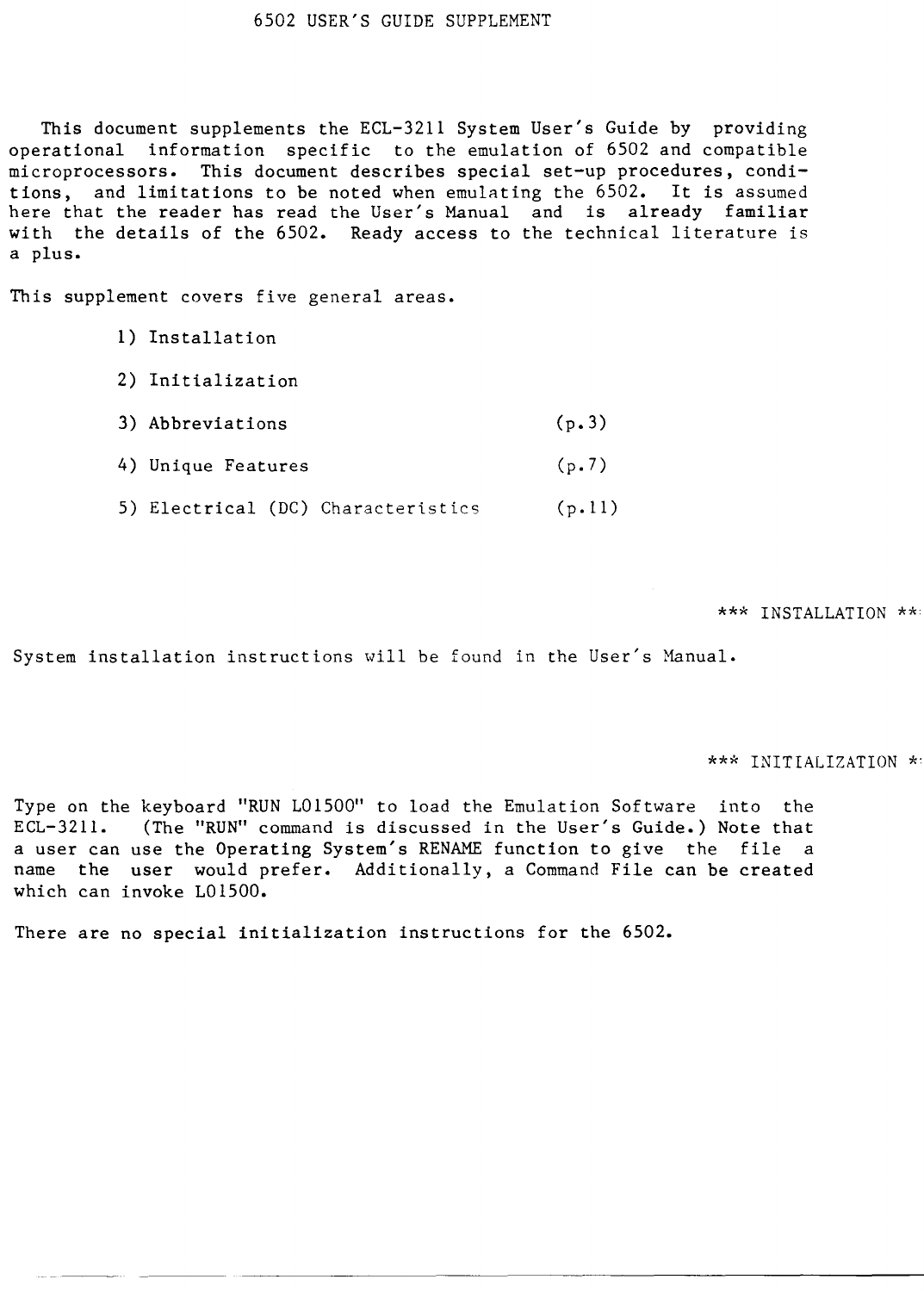# SYSTEM DISPLAY

 $\overline{\phantom{a}}$ 

These are seen on the top half of the display when using the Emulation Software. All of these registers and flags can be loaded with user prefered values with the SET Command or ALTER mode as described in the User Manual or HELP file.

| *** | *** DESCRIPTION ***      |  |                      |  |
|-----|--------------------------|--|----------------------|--|
| PC. | Program Counter          |  | 16 bits/4 hex digits |  |
| X   | Index Register X         |  | 8 bits/2 hex digits  |  |
| S   | Status Register          |  | 8 bits/2 hex digits  |  |
| A   | Accumulator              |  | 8 bits/2 hex digits  |  |
| Y   | Index Register Y         |  | 8 bits/2 hex digits  |  |
| P   | Stack Pointer            |  | 8 bits/2 hex digits  |  |
| N   | Negative Result (Sign)   |  | Status bit 7         |  |
| V   | $0$ verflow              |  | Status bit 6         |  |
|     |                          |  |                      |  |
| B   | Break                    |  | Status bit 4         |  |
| D   | Decimal Mode (BCD)       |  | Status bit 3         |  |
| I   | Interrupt enable/disable |  | Status bit 2         |  |
| Z   | Zero                     |  | Status bit l         |  |
|     | Carry                    |  | Status bit 0         |  |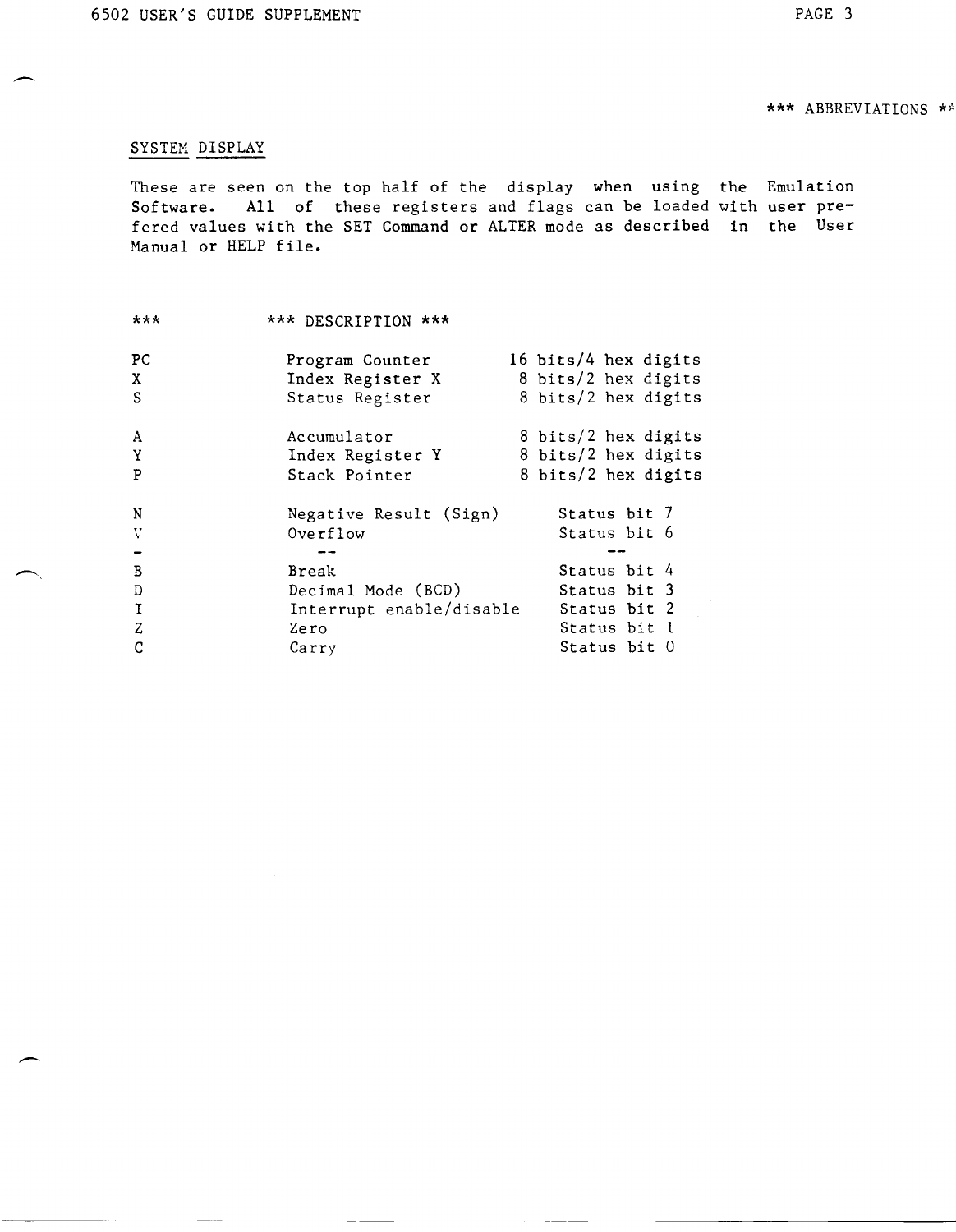TRACE DISPLAY Note: Low=O High=l Don't Care=X "I" and "0" refer to ELECTRICAL, NOT logical levels; though for ECL-3211 functions logical and electrical coincide.

These are seen when examining the Trace.

\*\*\* \*\*\* DESCRIPTION \*\*\*

- IQ Interrupt Request-L
- NM Non-Maskable Interrupt-L
- RS Reset-L
- RY Ready
- RD Read/Write-L
- SO Set Overflow
- BA Bus Available; generated by the ECL-3211, a "0" indicates that the Data Bus is Tristate.
- SY Sync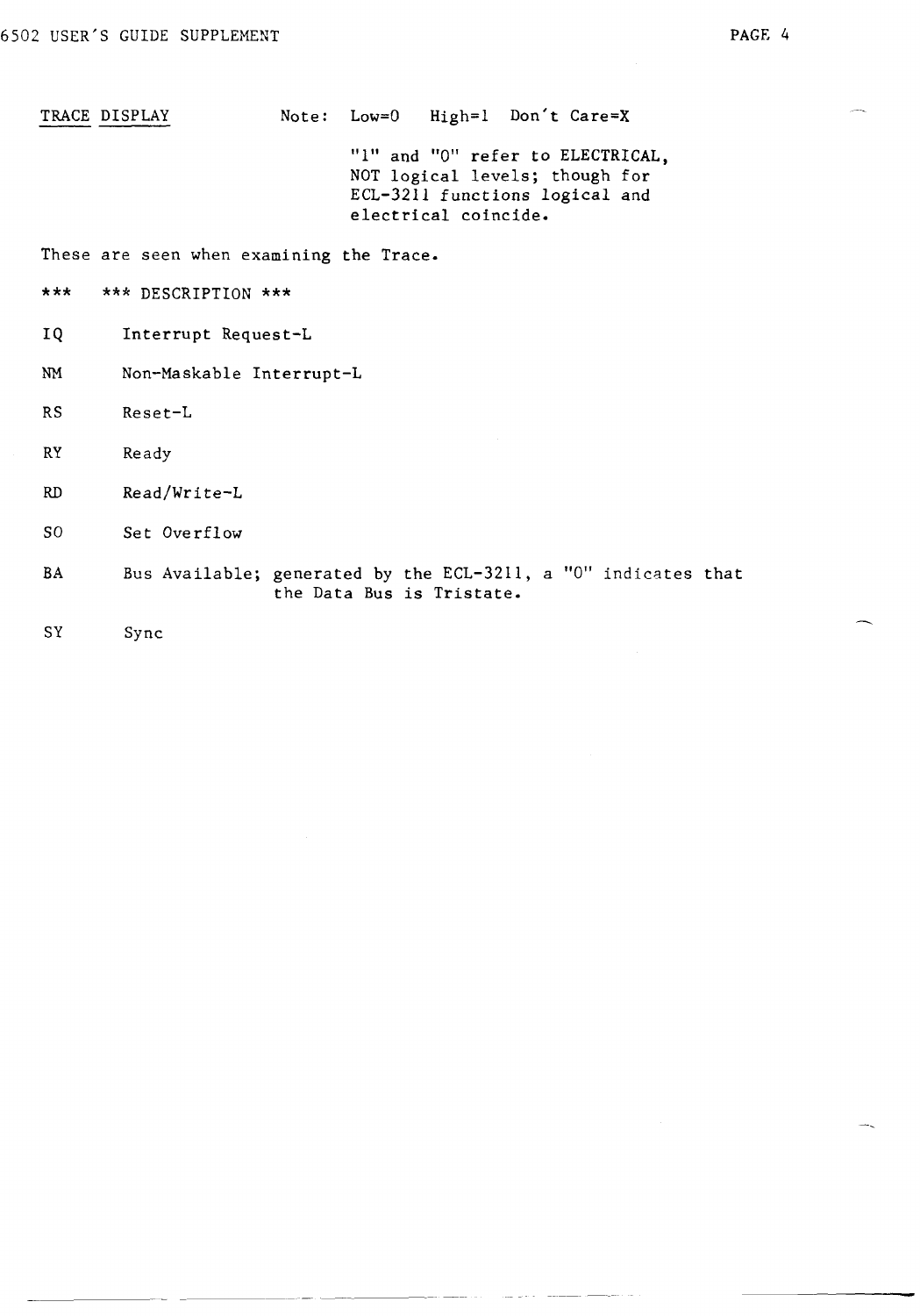| BREAKPOINT DISPLAY                 | Note: $Low=0$ High=1 Don't care=X                                                             |
|------------------------------------|-----------------------------------------------------------------------------------------------|
|                                    | These are seen when examining or setting Breakpoints.                                         |
| $E0-E7$                            | Pod External Input 0-7                                                                        |
| SWI                                | Logical Switch 1<br>External Trigger 1                                                        |
| SW <sub>2</sub>                    | Logical Switch 2<br>External Trigger 2                                                        |
| SW <sub>3</sub>                    | Logical Switch 3                                                                              |
| SW4                                | Logical Switch 4                                                                              |
| ROM                                | ROM access; "I" means trigger on a read from<br>an address designated as ROM.                 |
| <b>SYNC</b>                        | SYNC; A "1" indicates the fetch of the first byte of<br>an Op Code as a Breakpoint Condition. |
| CO <sub>1</sub><br>CO <sub>2</sub> | "1" selects Counter 1 expired<br>"1" selects Counter 2 expired                                |
| ADDR                               | Program Counter; 16 bits                                                                      |
| <b>DATA</b>                        | Data; 8 bits                                                                                  |
| IRQ                                | Interrupt Request-L                                                                           |
| NMI.<br><b>RES</b>                 | Non-Maskable Interrupt-L<br>$Reset-L$                                                         |
| RDY.                               | Ready                                                                                         |
|                                    |                                                                                               |
| <b>READ</b><br>SO.                 | Read/Write-L<br>Set Overflow                                                                  |
| BΑ                                 | Bus Available; a "0" selects as a Breakpoint condition<br>the Data Bus being Tristate.        |
| $PH=JMP$                           | The 6502 Pod performs Phantom Jumps<br>as a Breakpoint Action.                                |

-- -- - ------------------------------------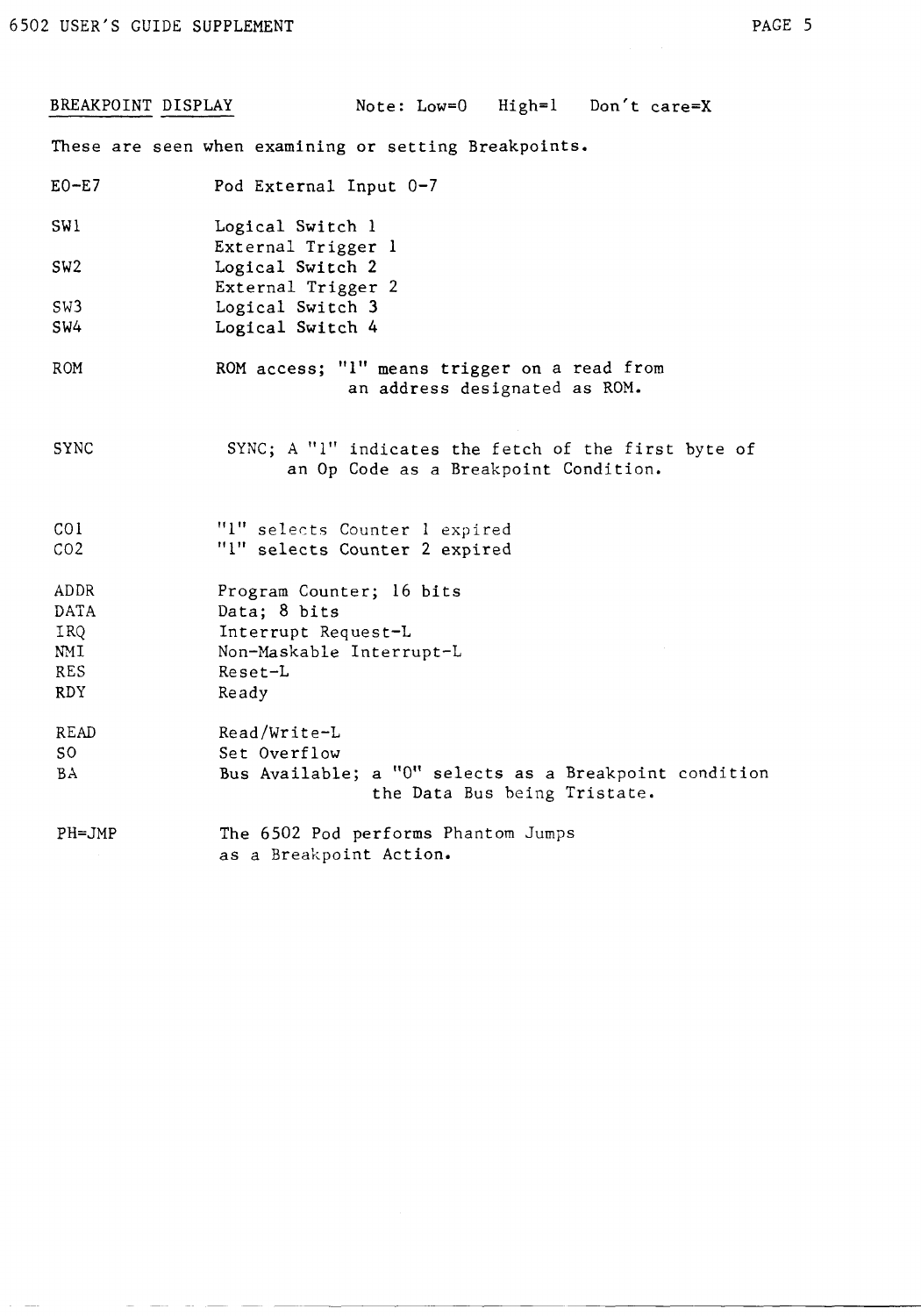**\*\*\*** UNIQUE FEATURES

# L01500

The file name for the Emulation Software is L01500. It is accessed through the Operating System hosted by the ECL-3211's CPU.

# RESET

The ECL-3211's RESET command resets the 6502 Pod only, and does not reset the Target. A Reset generated by the Target has effect during emulation only.

# NO TARGET

Not having the 6502 Pod deployed in a target will not affect the operation of the Emulator in any way, assuming the user does not try to access resources in the Target.

# MAX FREQ

The maximum frequency of operation is 2 Megahertz for both Target and ECL-3211 memory.

#### DEC INTERNAL

The 6502 Pod cannot operate using the bank of memory termed in the User's Guide as DEC Internal.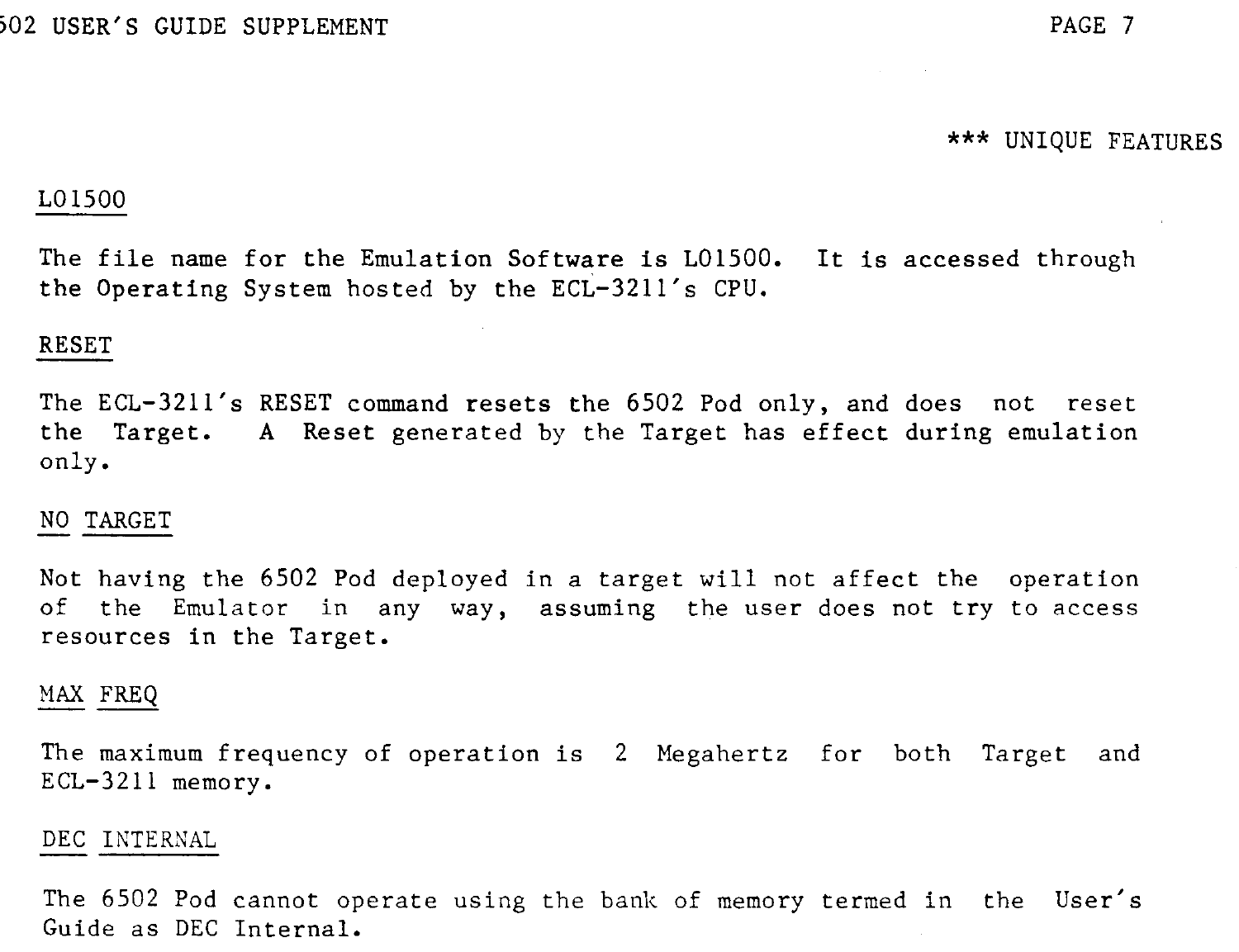#### PHANTOMS

The 6502 Pod performs Phantom Jumps. Naturally, provision must be made to return to the original code path if that is desired by the user.

There are two important qualifications to their use:

1) The instruction immediately preceding the Phantom Jump must perform a Prefetch. This means that a Phantom Jump cannot be inserted after a 2 or 3 byte intruction.

2) The address desired as a Breakpoint condition must be defined as an address value (ADDR) rather than a Program Counter value (PC).

To illustrate, consider the following examples of defining Breakpoint 4 as a Phantom Jump to address 5050:

|  | Given this code segment-- | ADDR<br>**** | INSTR<br>***** |     | <b>DATA</b><br>**** |
|--|---------------------------|--------------|----------------|-----|---------------------|
|  |                           | ٠            | ٠              |     | ٠                   |
|  |                           | ٠            | ٠              |     | ٠                   |
|  |                           | A500         | <b>DEX</b>     |     | CA                  |
|  |                           | A501         | <b>LDX</b>     | OFF | A2                  |
|  |                           | A502         |                |     | FF                  |
|  |                           | A503         | <b>INX</b>     |     | E8                  |
|  |                           | ٠            | ٠              |     | ٠                   |
|  |                           | ٠            | ٠              |     | ٠                   |

a) Typing "BR 4 PH=5050/ADDR=A501" will be successful. The Phantom Jump is being inserted by the Prefetch of a single byte instruction at a location defined as ADDR rather than PC (Program Counter).

b) Typing "BR 4 PH=5050/PC=A501" will fail. The address where the Phantom Jump is intended to be inserted is defined as PC, a Program Counter value.

c) Typing "BR 4 PH=5050/ ADDR=A503" will fail. The preceding instruction, LDX, is a 2 byte instruction and does not Prefetch.

----------------- ------ ---------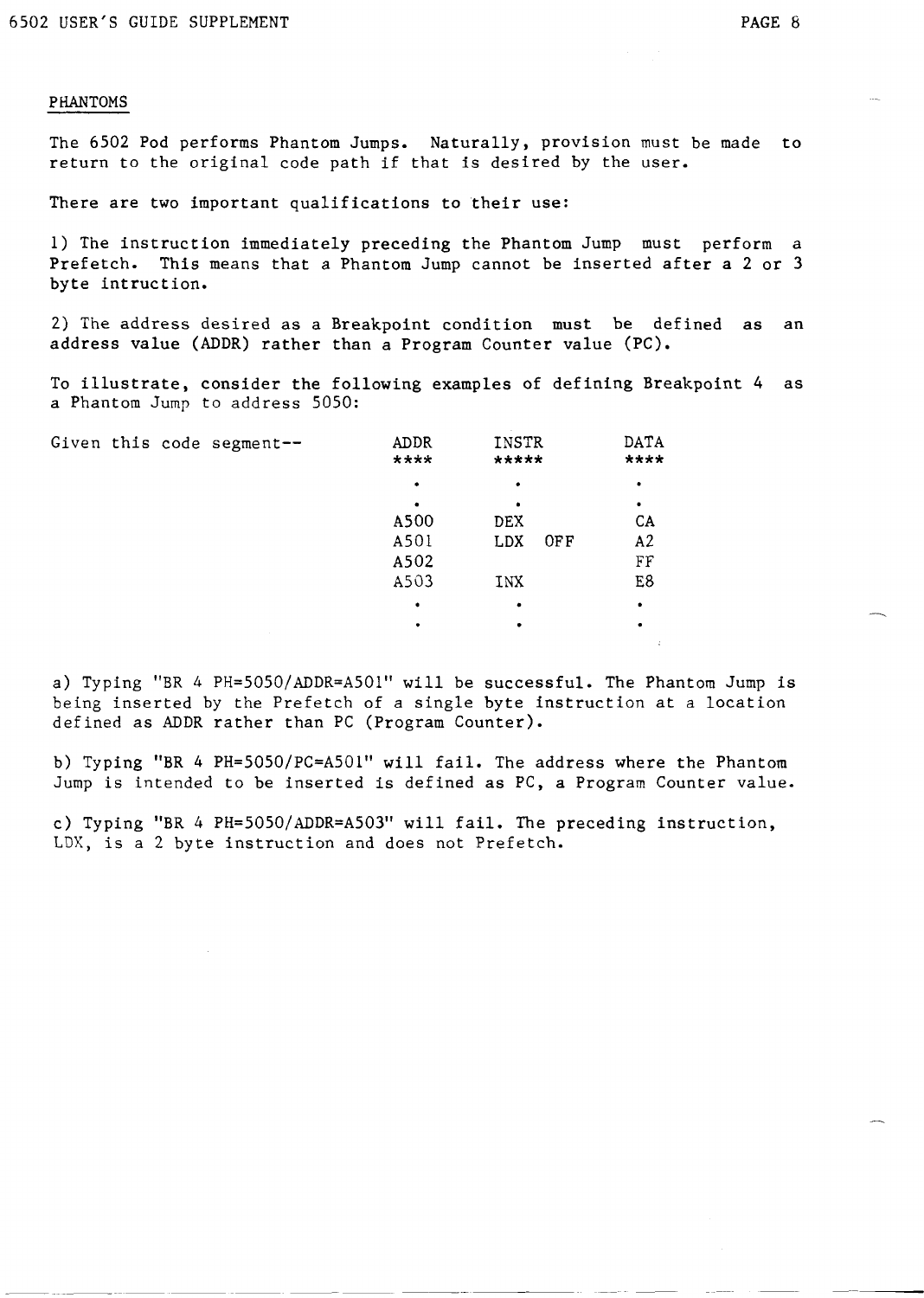# TRACE DATA CAPTURE

If the Trace has been turned on, it takes a "snapshot" of conditions during each Machine Cycle when the conditions are valid. For example, the Data bus is sampled when it contains valid Data. Address information is sampled when there is a valid Address on the bus. Control signals are sampled at the same time as the Data unless they must be sampled at a different point in the Machine Cycle. (The Trace is turned on by defining a Breakpoint with conditions that will be met and an Action statement including Set Trace, as described in the User's Guide and HELP file.)

Instructions are disassembled in the Trace as they appeared on the Data bus when they were fetched.

Note that the External Inputs are not sampled simultaneously in a Machine Cycle. External Inputs 0-3 are sampled during the valid address time of a Machine Cycle and External Inputs 4-7 are sampled during valid data time.

# BREAKPOINT ACTION

Defined Breakpoint conditions are tested and resolved prior to the end of the Machine Cycle. Any Breakpoint Actions for a Breakpoint with conditions that have been met in a Machine Cycle commence at the completion of that Machine Cycle.

#### CLOCK

The Emulator provides two sources of Clock signals for the '6502 Pod, the ECL-32ll and the Target circuit. Internal Clock has a guarantee of 100 Kilohertz resolution.

 $---$  External  $---$ 

External Clock is the mode in which the Target Circuit provides the clock. Since it is buffered in the Pod with TTL logic, the clock signal must be TTL driven or equivalent. Do not clock the Pod with a Crystal/RC Network circuit.

Type "FREQ EXT" to select this mode.

 $---$  Internal  $---$ 

Internal Clock is the mode in which the 6502 Pod is clocked by the Emulator. The clocking signal taken from the Target is not used.  $\emptyset$ l (pin 3) tor. The clocking signal take<br>and  $\oint$ 2 (pin 39) are still active.

Type "FREQ xxxx" to select the Internal Clock mode. "xxxx" is the value of the frequency in units of Kilohertz. There is no need to specify "Internal" at any point.

- ------~----------------------------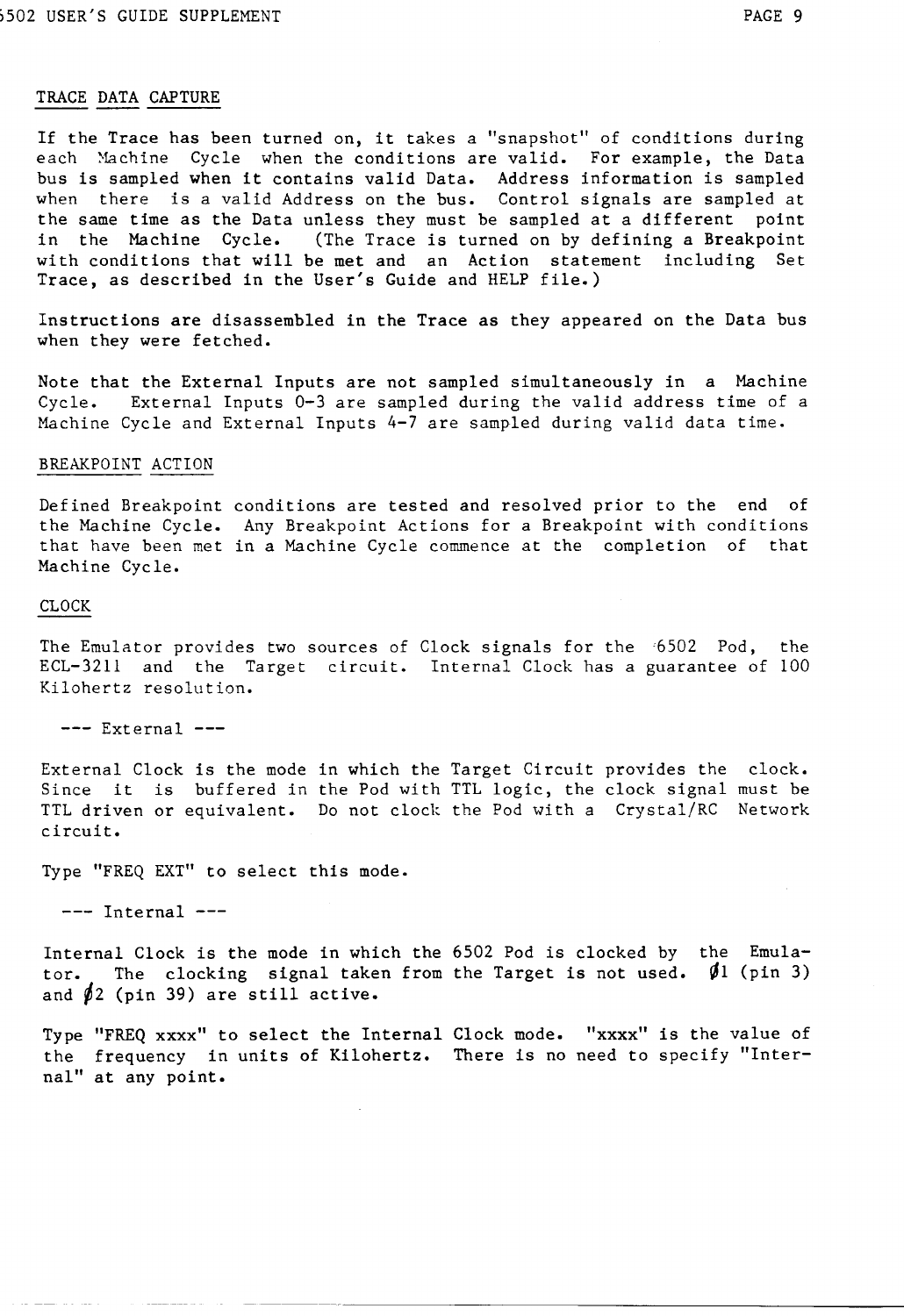# NOT EMULATING

When the ECL-3211 is not in Emulation mode, the signals from the 6502 Pod to the Target have the following status:

| $A0 - A15$          | Active                                     |
|---------------------|--------------------------------------------|
| DO-D7               | Tri-state                                  |
| <b>SYNC</b>         | Active                                     |
| S0                  | Active                                     |
| $\boldsymbol{\phi}$ | Active                                     |
| $\rlap{/}a_1$       | Active                                     |
| øо                  | Active; ignored if Clock Internal selected |
| IRQ-L               | High; ignored by Pod                       |
| NMI-L               | High; ignored by Pod                       |
| RES-L               | High; ignored by Pod                       |
| RDY.                | High; ignored by Pod                       |
| $R/W-L$             | High; ignored by Pod                       |
|                     |                                            |